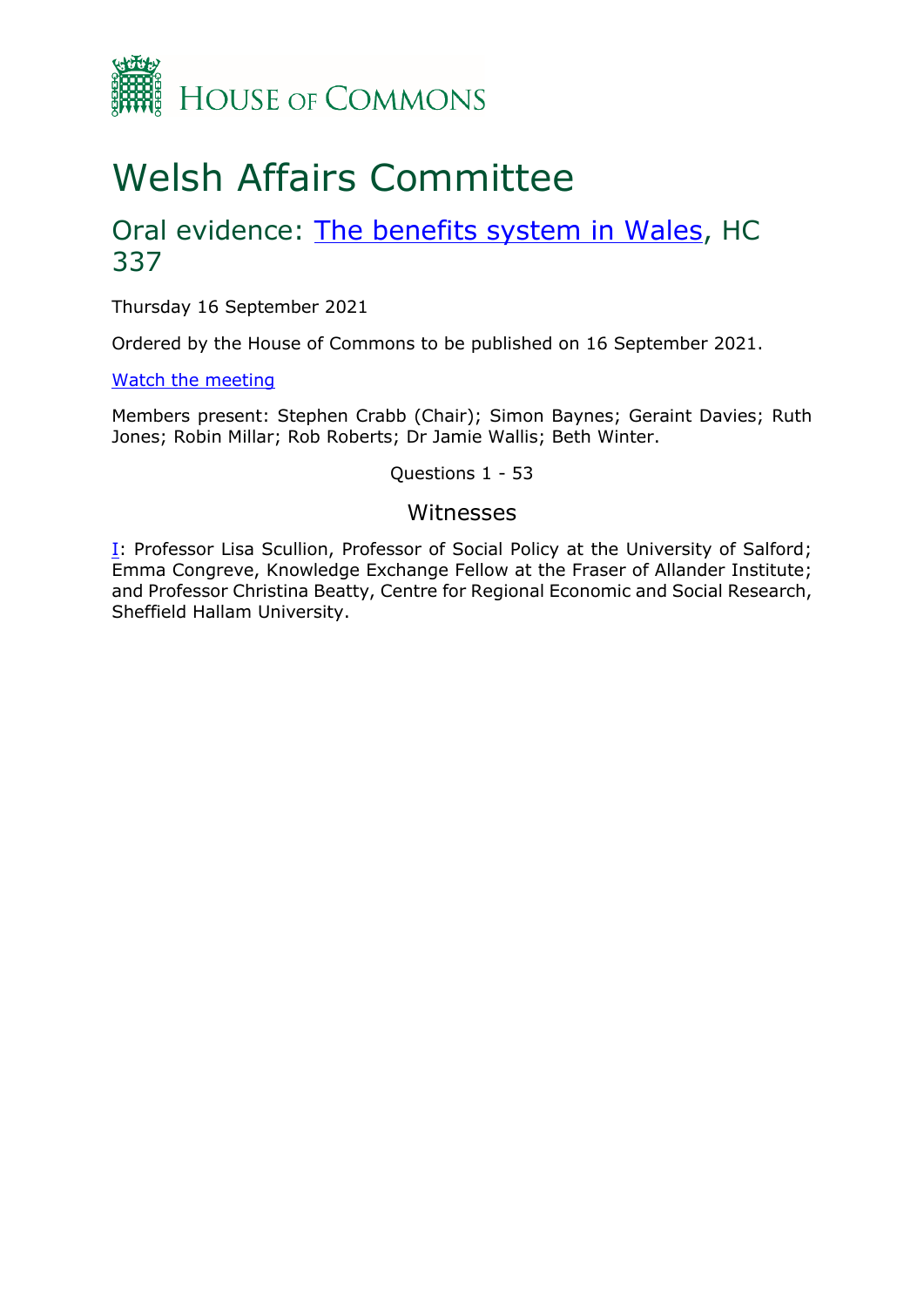

### Examination of witnesses

<span id="page-1-0"></span>Witnesses: Professor Lisa Scullion, Emma Congreve and Professor Christina Beatty.

Q1 **Chair:** Good morning. Welcome to the Welsh Affairs Committee in Committee Room 16 in the House of Commons where we are beginning our inquiry today into the benefits system in Wales. This is the first evidence session that we are holding as part of that inquiry.

We are delighted to be joined this morning by three expert panellists: Professor Lisa Scullion, Professor Christina Beatty and Emma Congreve. If you would like to each introduce yourselves and then we will get going with questions. Professor Scullion first, please.

**Professor Scullion:** Hi, my name is Lisa Scullion and I am professor of social policy at the University of Salford. I have been involved in a number of projects looking at the impact and the effectiveness of welfare conditionality and recently looking at the experiences of benefit claimants, both before and during Covid-19.

*Professor Beatty:* I am Christina Beatty. I am a professor at the Centre for Regional Economic and Social Research at Sheffield Hallam University. Much of the focus of my research looks at the long-term dynamics of labour markets in different types of places, in different economic contexts, in older industrial Britain, former coalfields and seaside towns, across all local authorities, and how that interacts with the welfare system and especially in relation to the very uneven impact of welfare reform since 2010.

*Emma Congreve:* Good morning. I am Emma Congreve. I am a knowledge exchange fellow at the Fraser of Allander Institute at the University of Strathclyde. I lead the work there on poverty and inequality, and a lot of my research and knowledge exchange activities are around the workings of the social security system in Scotland.

**Chair:** That is great. Thank you very much. I am going to bring in my colleague Robin Millar in a moment to open up the questions but, just as a reminder to fellow Committee members, and to our guests this morning, if we could keep questions and answers as concise as possible that will enable us to get through all of the material that we want to.

Q2 **Robin Millar:** Good morning. Thanks to the panel for your time. Could I address a couple of introductory questions to Professor Beatty, please? I have a personal interest in poverty, welfare and the benefit system part of that, so I am quite interested in your work and this description of the local and regional impact of welfare reforms. As you suggested, these welfare reforms have an uneven impact across the UK. Could you expand on that, please, and could you offer any distinction you might make between welfare and the benefit system itself so that we are clear on phraseology?

**Professor Beatty:** The work that we have done has looked at the impact of all the welfare reforms introduced since 2010 onwards, so both the coalition Government and the post-2015 Government, primarily affecting working-age benefits for those in work and out of work, so it includes the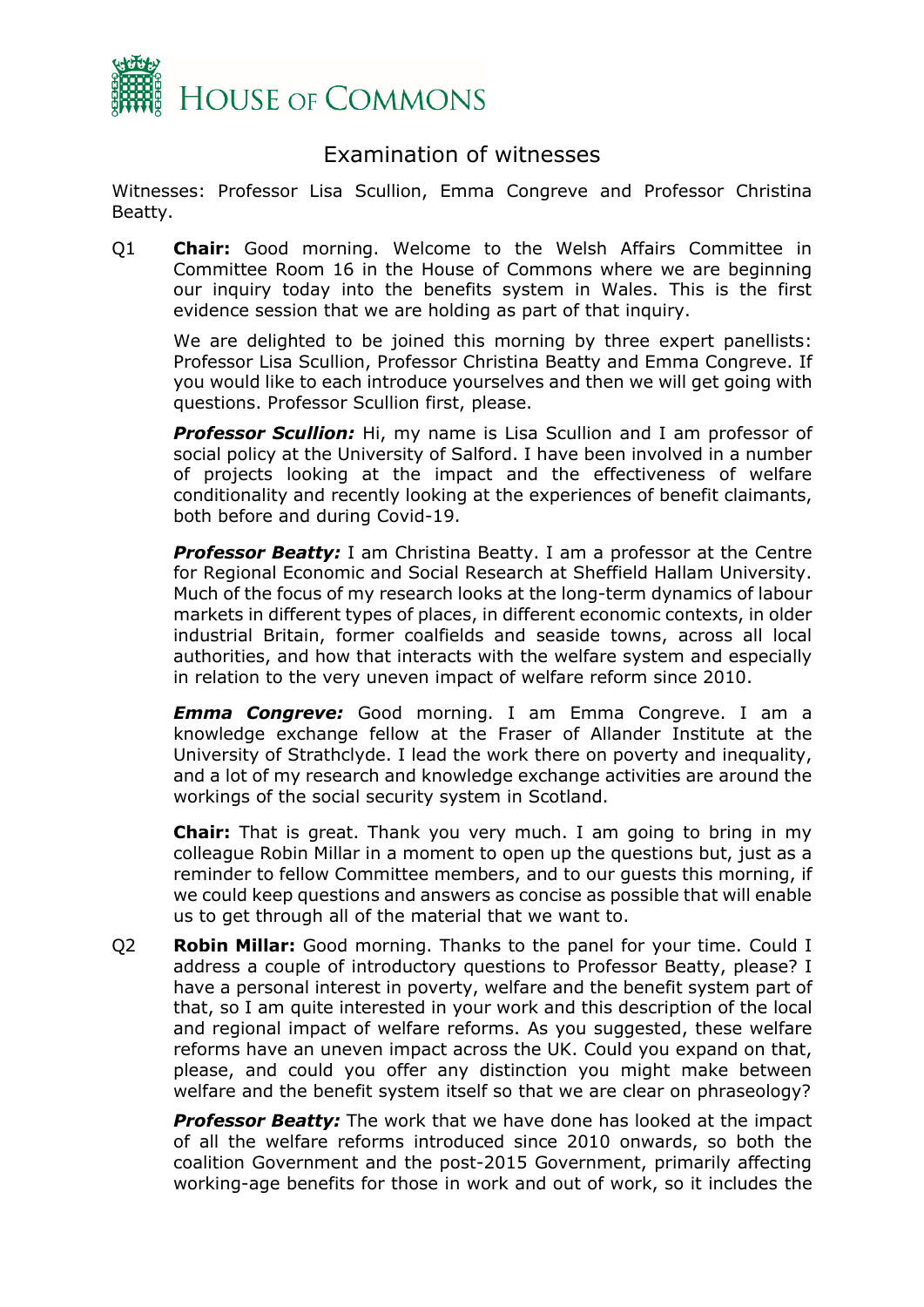

tax credit system and the legacy benefits system as well as universal credit and what that means.

We take all of the Budget assessments and all of the impact assessments and those sorts of things, and, when you take together all of those financial cuts within the system since then, the system as a whole in Britain is £25 billion a year less than there would have been if the system had continued on its previous path. Even though it is a national policy, it has a very uneven impact in a local area depending on the concentrations of benefit claimants that you have, low wages in your area, in-work benefits, top-ups and what your labour market context is.

In Wales that means the intensity of the hit is higher than it is in some of the other regions. In the north-west and the north-east the hit is higher but Wales is third out of all of the regions, and it equates to just over £1.3 billion a year less than there would have been if the reforms had not taken place. That is money that affects the individuals, so they all have less money, but it also affects the local economies. It is money that primarily would have been spent in those local areas. It affects the communities and the areas as well as it does the individuals themselves.

Q3 **Robin Millar:** Can I check two points with you? You talked straightaway about cuts. I was careful to differentiate between welfare reform and benefits. Again, could I ask you to distinguish between welfare reform and benefits, because my understanding is that benefits is just part of a system of welfare and I think it would be unfair to say that welfare, as a whole, has been cut because it includes more than finance.

*Professor Beatty:* Primarily in and around the areas that I am looking at, it is to do with all of the changes towards the working-age benefit system, how that supports people in low-income families who are either in work or out of work and the types of benefits that they might receive from mainstream DWP or HMRC, so the likes of things like universal credit, jobseeker's allowance, employment and support allowance, housing benefit, and those elements of the welfare reform package that went through.

My work doesn't look at some of the wider issues at all. Pensioners are outside the scope because primarily they have been protected throughout the welfare reform. I don't take into account things like wider social or welfare elements that might be in place to do with support that might be available locally through local authority funding, which has also had downward pressure on it. It is very much in and around those reforms that were brought in as part of the legacy system, towards universal credit, towards working-age people and how you support those in low-income families. It is the benefit system inside that part of the welfare system or social security system as would—

Q4 **Robin Millar:** Thank you. I appreciate that because I am happy to have a debate around very clearly defined things. On that point, to be clear, you are talking about financial inputs from Government rather than the throughputs, the recipients of individuals or even the outcomes and what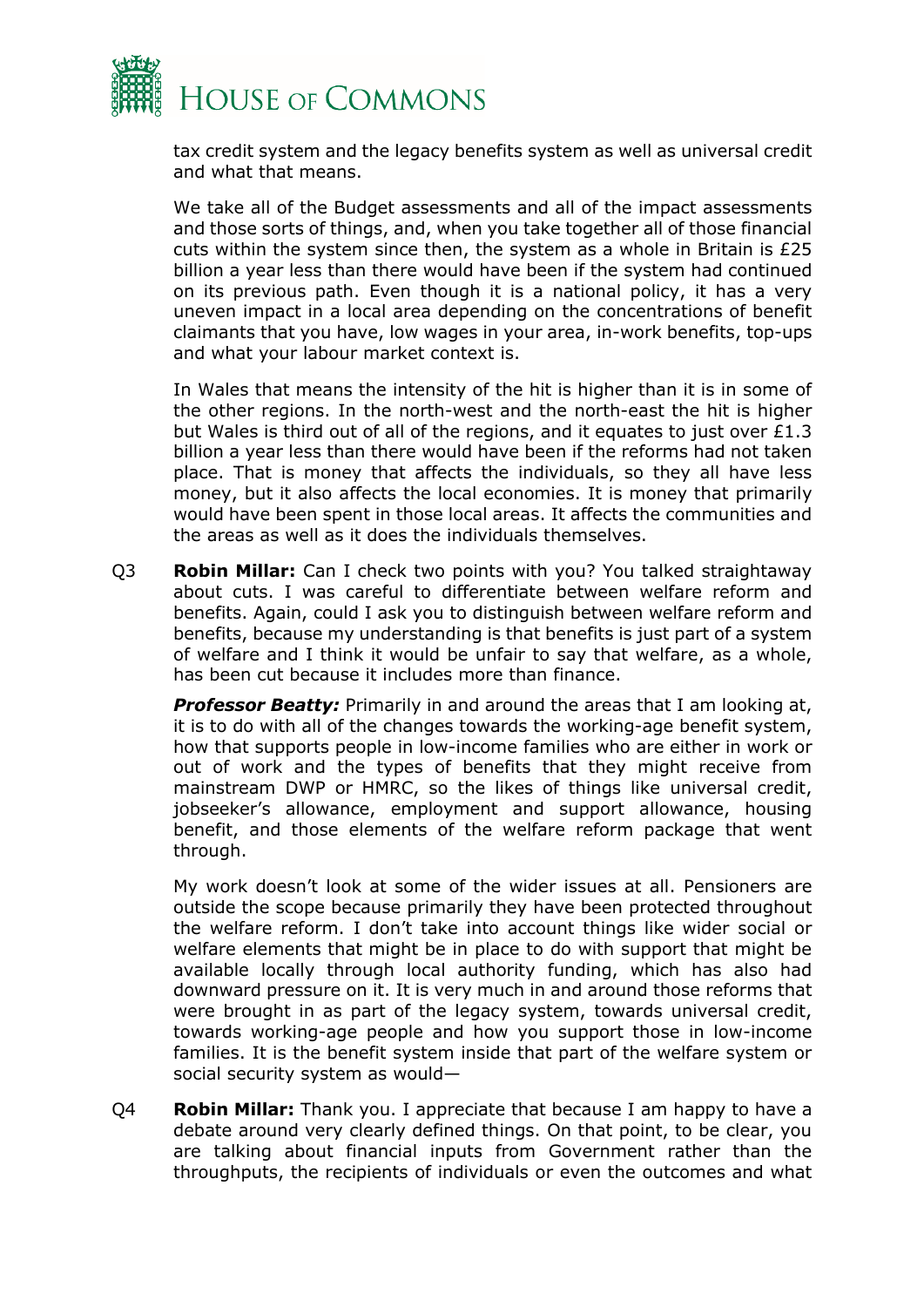

the consequences of that funding have been?

*Professor Beatty:* Indeed. In effect, I am an economic geographer. What I do is take all the Budget statements, all of the policy announcements and all of the DWP statistics. Primarily the impact assessments tend to focus on things at a national level—kind of very aspatial. They might give you an average of the amount per type of household but they don't tell you what that means for areas.

I have done an exercise along with my colleague, Professor Steve Fothergill, where we have taken all of the Government statistics and tried to relate that to the numbers of either in-work or out-of-work benefit claimants in particular areas and seeing what that means in terms of the financial loss that they have in theory relative to what they would have had—which is how the Budget does it—if the changes or the reforms had not taken place that have restricted entitlement and eligibility of the amounts. It is very focused around that aspect of it.

Q5 **Robin Millar:** Just to be clear about the geographical aspect of this, what you are describing is a geographical aggregation of demographics, so that within a certain geographical area these demographics result in this total sum of benefit or a reduction in benefits. Thank you for that.

Looking a little bit at the pandemic, we have obviously seen a massive increase of inputs into the benefit system but, from your perspective, how has the pandemic affected the benefit system overall?

*Professor Beatty:* In terms of the numbers of universal credit claimants, there has been a near doubling of the number of people who now rely on universal credit relative to before the pandemic. Obviously, the social security element of it does not take account of the additional investment that will have been made through the job retention scheme in trying to support people in the replacement of their livelihoods.

I think in Wales there are now about 250,000 claimants of universal credit. That is not quite a doubling but a near doubling of what it would have been—

Q6 **Robin Millar:** Have you spotted any regional variation between, for example, areas where there are claimants in, let's say, Wales—we are talking about Wales—and other parts of the country? You mentioned the north-east. Has there been a differential in the impact of the pandemic or have you just seen a universal uplift across the whole of the United Kingdom?

*Professor Beatty:* For some elements of it, it is a universal uplift but there are variations in terms of the job retention scheme take-up. It is probably more notable within various sectors of the economy, what types of jobs you have and where those concentrations of jobs might be. In some elements there will be parts of the hospitality or art sector or various sectors that in London will have been hit very hard but might not have the same jobs concentration in other parts of the country.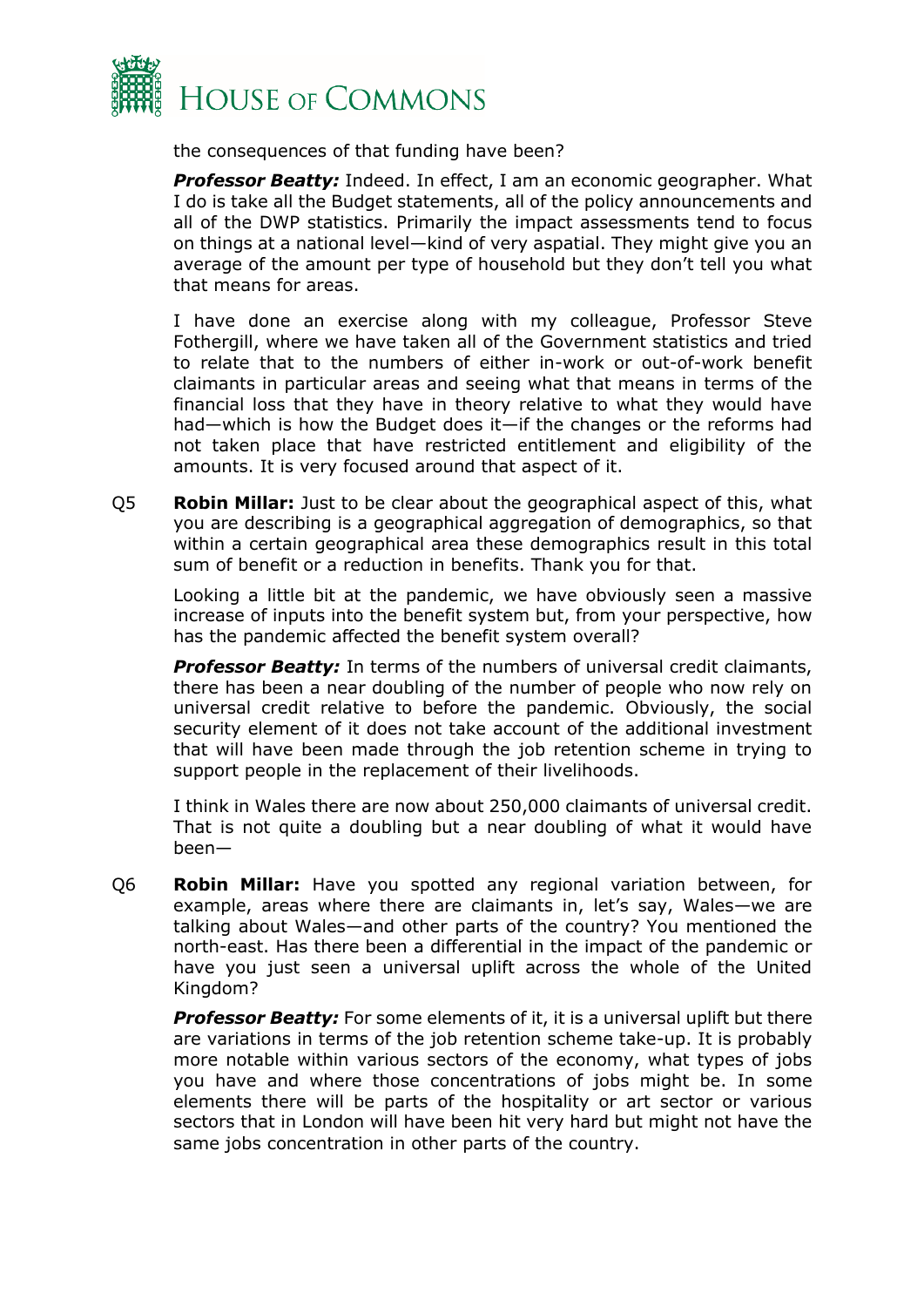

We did a study of the impact of Covid across industrial areas. What that showed was that, in some circumstances, it wiped out the progress that had taken place in some of these areas in the 10 years prior to the pandemic. They were lagging behind before and they are lagging behind now, so it has just put them backwards to where they were previous to several years of growth prior to that.

Q7 **Rob Roberts:** I appreciate the answers that have gone already and thank the witnesses for their time.

I will ask a broad question about how, if at all, the challenges faced in the benefits system—in Wales specifically—differ from those throughout the UK. I will cover that broad theme and ask very specific questions to each one of the witnesses. I would like to start with Ms Congreve. Looking at the work that you have done in the past on people with low incomes specifically, under the last 20 years of devolution, previously the average wage was about the same in Wales as it was in Scotland, but now, 20 years later, Wales has fallen behind Scotland and our average income is about 15% lower. I am interested to know what your opinion is as to the challenges that that would bring as it relates to average earnings.

*Emma Congreve:* Obviously the system in Scotland is quite different from England and Wales, in terms of what has been devolved, but the majority of the means-tested system, payments to low-income families, many elements of that remain reserved to Westminster, so we are still within the kind of broad package of universal credit, albeit there are still some differences around the edges.

Scotland as a region is obviously quite a diverse region. It is difficult to take the whole country together when you have very different economies in the central belt and then the north and south of Scotland. It just works very differently. It can be quite difficult to take the country as a whole but statistics tend to do that when you look at economic statistics in particular.

There are regions, as in parts of Scotland, that will be very similar to many parts of Wales in the challenges they face and the issues they face around low income and average earnings. I think the central belt pushes up average earnings to a large extent. Some of those industries that are there are within financing and those areas which have higher earnings all together. It is very difficult in all cases to take these aggregates of very large parts of the UK and compare them.

I am not sure I am totally answering your question here but, of course, with any system where social security is there to top up those low incomes, that is the critical part of the system that operates across the whole of the UK and, as I say, universal credit still makes that function in Scotland.

Q8 **Rob Roberts:** Thank you very much. I appreciate that. Professor Scullion, I know you have previously done some work on military veterans with your studies. We have a number of military communities dotted around various parts of Wales, so would you be able to answer the broader question of the challenges facing the benefits system in Wales as it might specifically relate to those military communities?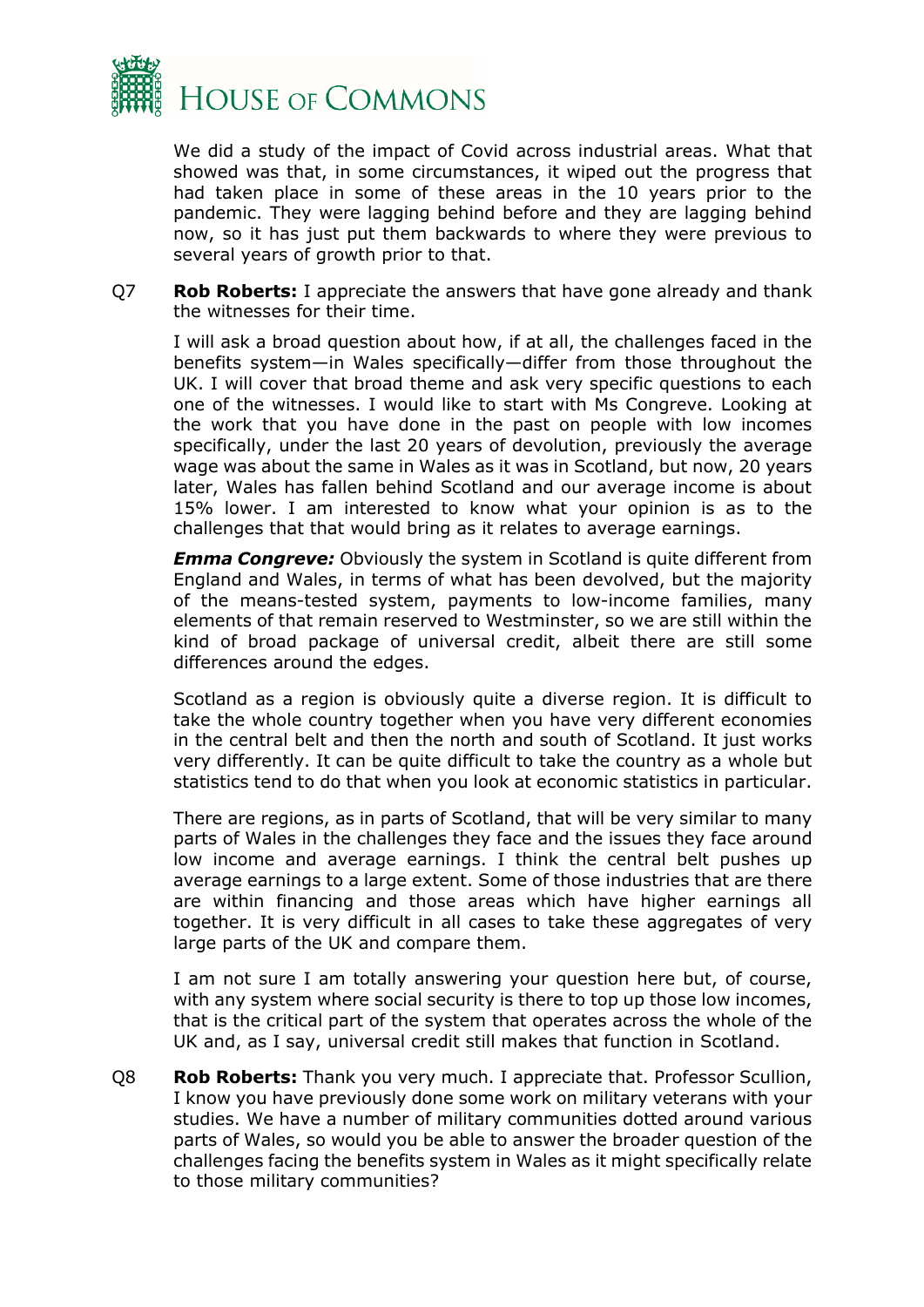

**Professor Scullion:** To clarify, my research has not focused specifically on Wales and a lot of the work I have done has been within England or UKwide studies. Also, to clarify in terms of the methodology, my research is qualitative in nature, so it involves in-depth interviewing with people rather than large-scale surveys, although I am leading a study that has a survey element, which I can talk about, around the Covid experience.

In terms of the challenges, in the veteran cohorts that I have spoken to there are a range of different issues, if you take the benefit processes step by step. In terms of initially understanding eligibility, it is difficult for people. It is not something that is routinely given to them when they leave service. Information on the benefit system is often focused on employment trajectories or health issues, not necessarily your entitlements to the benefit system, so understanding eligibility is key.

Navigating the incredibly complex benefits system, I think we would all agree it is a very complex system. Even though universal credit is meant to simplify the system, it is still incredibly complex for people, so it is about understanding that. Again, when you have spent significant time within the armed forces you may not understand these systems in the same way that others within the civilian population might understand them.

For us, in our research we found some significant issues around benefits assessment processes. These reiterate acknowledged issues around how mental health, for example, is being addressed within benefits assessment processes: how do assessors take account of episodic natures of mental health? Do they understand service-attributed health conditions and can they assess that appropriately within these assessments?

We found, for example, people being assessed as fit for work and then having to appeal against that decision. Some of the veterans we worked with subsequently, once they were within the system and depending on the conditionality that was applied to them, experienced difficulties with conditionality and with meeting conditionality. There were also broader issues around experiences of the interactions both with DWP staff and with benefits assessors, how those interactions took place and could retraumatise those who had service-related mental health issues.

There are lots of issues. It is very complex. I am trying to summarise briefly quite a large study, but these are some of the main issues for us around understanding eligibility, making sure they have the information but, also, the training of DWP staff and benefits assessors to be able to understand the complex needs of some of the people that they are interacting with. This does not just apply to veterans. I would say this applies to all people who are within the benefits system. Appropriate training seems to be key to make sure that you are not retraumatising people, and also that you are offering personalised support.

Q9 **Rob Roberts:** That is fabulous. Not wanting to steal anyone else's thunder—I am pretty sure that one of my Committee colleagues is going to come back to experiences and how staff should be trained later on—but I appreciate that answer.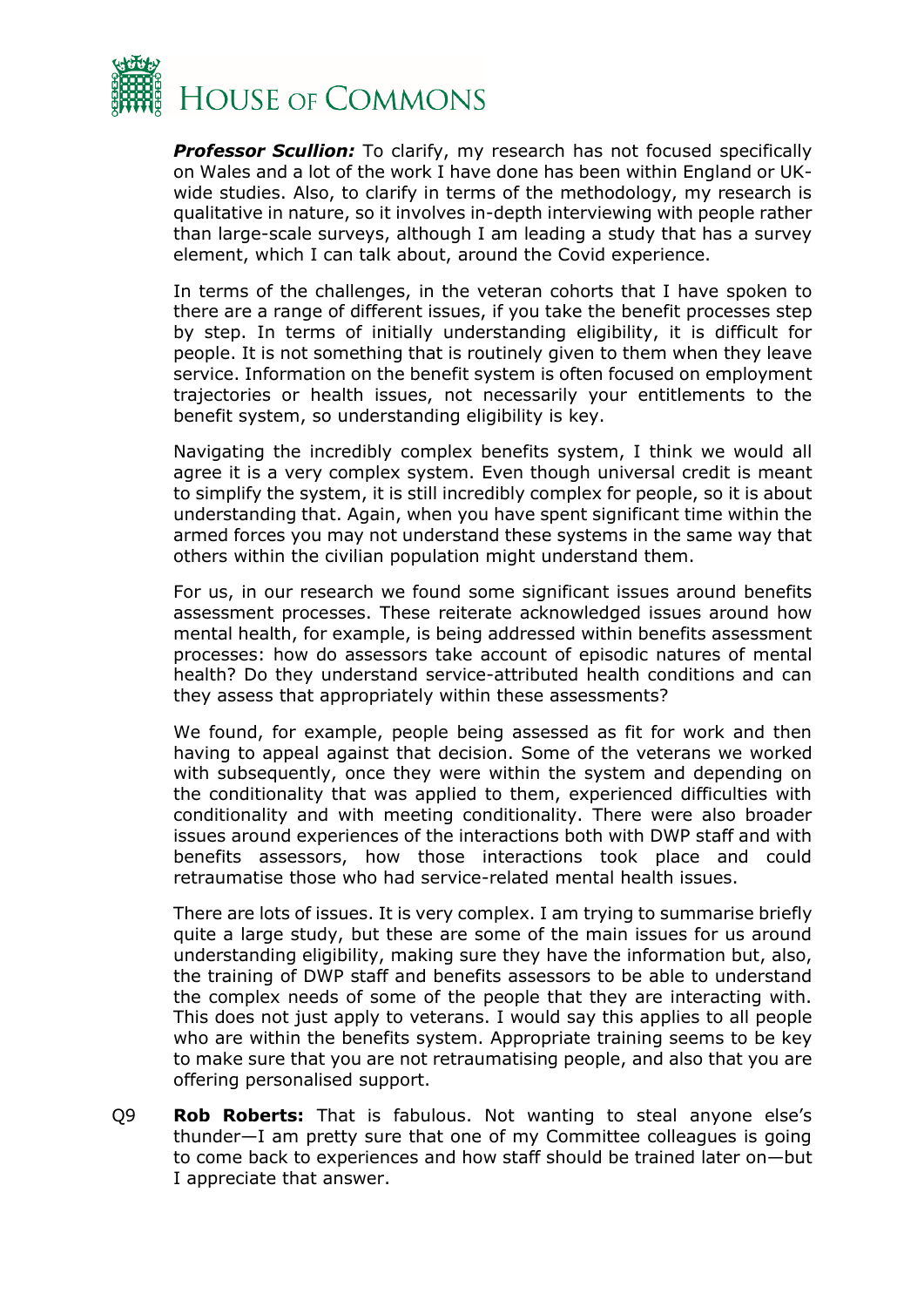

My final question in this part is to Professor Beatty about how specifically the challenges in the benefits system in Wales differ from elsewhere. How do you feel successive UK Governments have effectively dealt with the implications for social security policy in terms of regional socioeconomic differences? That is particularly relevant in my constituency. I have about 30% more over-65s than the national average. It is quite a salient issue in north-east Wales.

**Professor Beatty:** I suppose in some senses an element of the social security system does not take account of place and there are differences in the socioeconomic profiles and strengths of labour markets in areas, which reflects back on the earlier questions that we were answering in the previous bit. That is in some senses those differences between your strength of jobs in your area and labour market demand, and those sorts of things, which lead through to higher wages or not, which might be part of those issues that you were talking about.

The wages element makes the difference between some parts of the country where historically they have had had for quite a while now weaker labour market activity in terms of the amount of jobs, the types of jobs and the level of pay that is available. That has a disproportionate effect against some areas of the country.

I suppose, in some sense, talking about Wales as a whole hides that, just like parts of the north-east, parts of the north-west, parts of Wales between the valleys have a much harder hill to climb to some of those elements. The social security system, in terms of the level of support that it provides in those areas, if you have higher numbers of people who are on certain types of benefits—and including those who are on long-term sickness benefits especially in and around the Welsh valleys—the opportunities to get out of the situation are less and the level of support they might be getting is being pushed downwards, and so in some sense it just leads to a greater disparity between the wealthy parts of the country, and that is the whole of GB as well as Wales.

Any country that has a disproportionate amount of local authorities might have particular economic problems. That will lead to a bigger issue in and around the welfare system and how that supports them. I think it is important to realise that that is to do with people who are in work as well as those who are out of work, that these areas are the same areas that tend to have low wages as well as having higher numbers of people on working-age, out-of-work benefits, and that we need to think wider than just the traditional unemployment bit. It is a wider thing than that and that includes those people who are on long-term sickness benefits.

**Rob Roberts:** Thank you, professor, for those very comprehensive answers. Chair.

Q10 **Chair:** Thank you, Rob. I am going to bring in Ruth Jones in a minute but if I could just follow up on your answer just then, Professor Beatty, because you were saying some very interesting things. The UK Government talk a lot about levelling up. It is one of their broad themes and narratives. They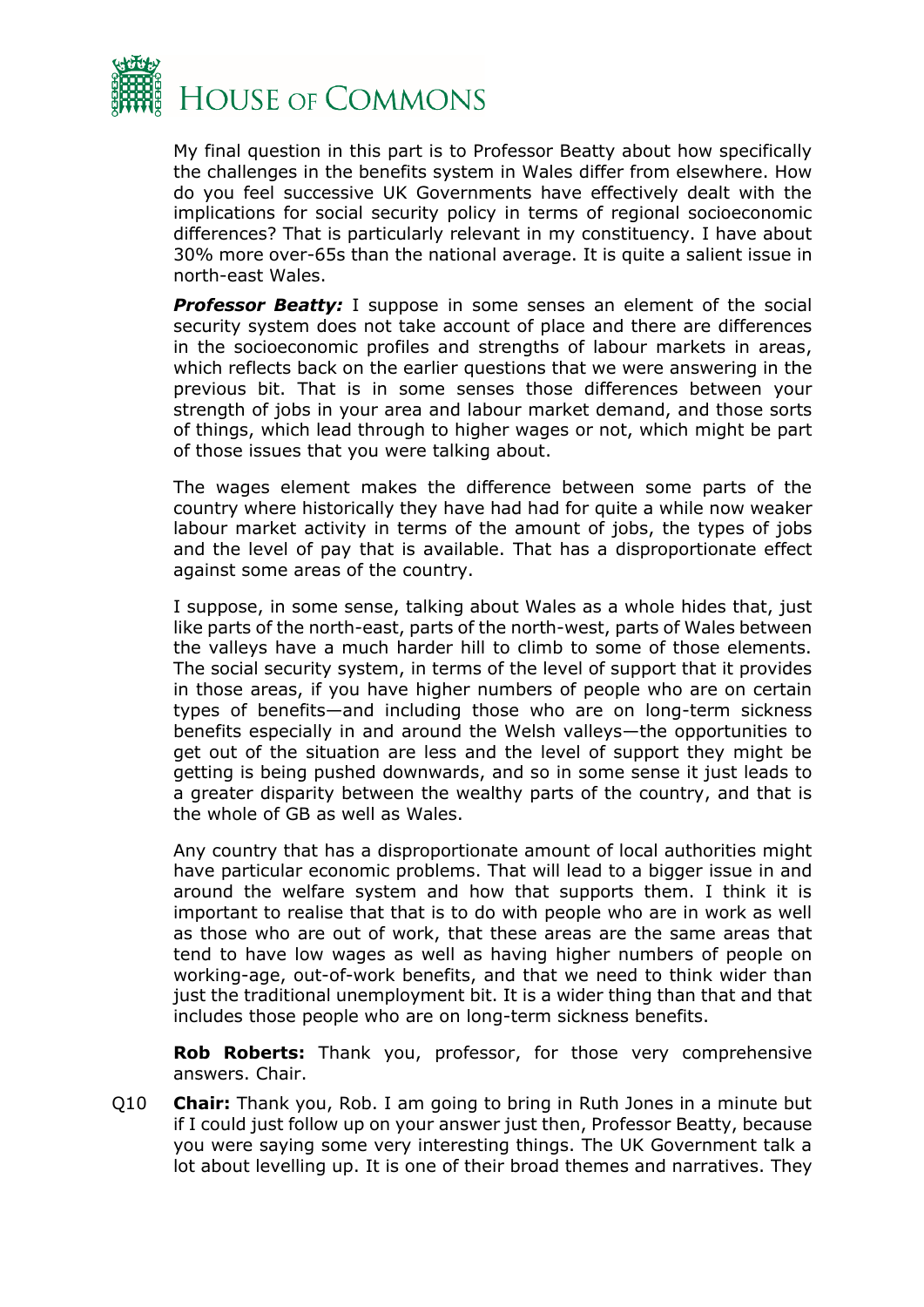

talk a lot about improving labour markets in different parts of the country, improving the productivity of different regions that have lagged behind, and want to create a more equitable and more equal economy. Do you think there is a role for the benefits system when we talk about levelling up? Do you think that the benefits system and welfare policy should be part of the vocabulary of levelling up, or do you see them as distinct policy areas?

**Professor Beatty:** I think a bit of both. If Government policy was more joined up across the demand side of things—economic investment and jobs—as well as the support side of things and helping people on low incomes, it would work much better.

Levelling up is a very important agenda for parts of older industrial Britain, seaside towns, lots of marginalised communities of people as well as places, and so in some sense the benefits system would work better with economic stimulation and jobs and labour market policy and investment through levelling up in particular types of places.

Whether or not that means that you need an individualised approach which becomes far more difficult to operationalise at a local level, how you operate the mainstream benefits, as Scotland has been able to do, certain ones around the edges to do with children and the caring system—with those main DWP benefits it is far more difficult to work at a local level.

I suppose, in some sense, it tends to be very much about supply side initiatives. It is all about employability or how you help these people into jobs. Marrying that up with how you invest in an area to create job opportunities that are there for people to go into and how you join up the supply side and demand side would, I think, work far more effectively, and you need to bring employers into that as well as the Government and the social security system and invest well.

Q11 **Chair:** Thank you very much. That is very helpful. Do Professor Scullion or Ms Congreve want to add to that?

*Emma Congreve:* Just one comment to say that, while the levelling-up agenda is very important and there are particular areas, yes, that need scrutiny and support, not every person who lives in a disadvantaged circumstance will live in a disadvantaged area. There are pockets in all parts of the country, so we need to be very mindful that the system needs to be there for everyone wherever they live and provide that—as I often say—safety net. There is perhaps a bit of a conflict there between thinking about a regional approach versus a person-centred approach that gives support wherever it is needed.

Q12 **Chair:** To follow up on that, would you agree that that kind of system that you talk about being there for everyone, wherever they are, lends itself more to being centralised and very uniformly run from a centralised Government rather than with more variation along devolved lines?

*Emma Congreve:* Not necessarily. I think to some extent devolution remains centralised within the national Government in Scotland. I think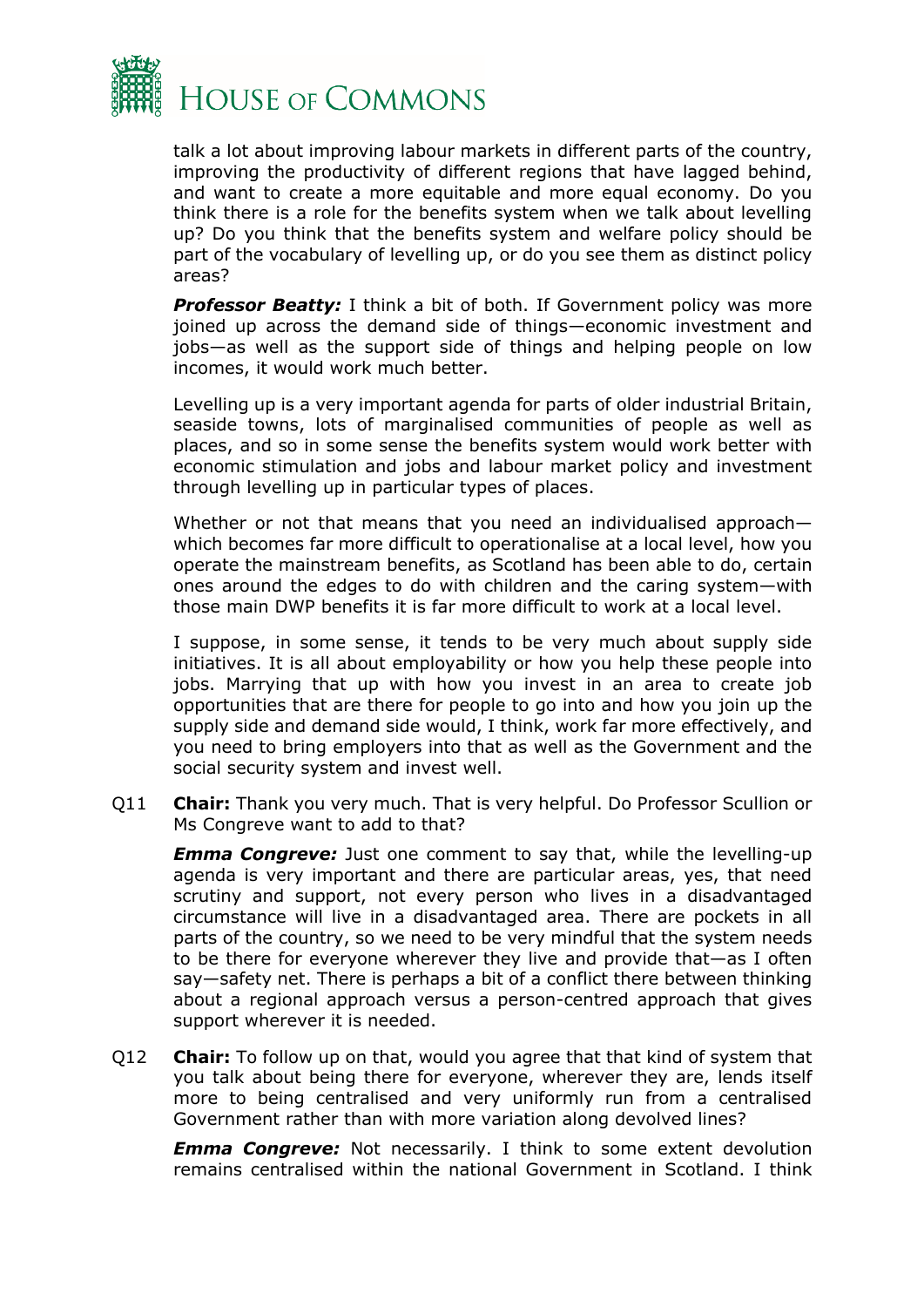

that is consistent with the principle that, whichever part of the country that makes the rules that you live under, everyone can access that support regardless of where they live.

There is a role for local authorities in terms of crisis payments so that they can respond to local circumstances. I think there is a role in terms of responsiveness in particular areas, but not all people will necessarily know how to reach out to those services. It might be in certain areas that there is more outreach support available if you are in an area where there are no levels of high deprivation, for example. There may be more proactive efforts going on there, but then you have a person living in the middle of an affluent area who is struggling and not getting that support or that encouragement to reach out for crisis support. It is important that there is an underpinning level of support for them. It is not about devolution. That is more in response to your question about levelling up or targeting in specific parts of the country.

Q13 **Ruth Jones:** Thank you to the panellists for your time this morning. I am going to ask questions of Professor Scullion and Professor Beatty, but I want to go back to pre-pandemic levels. Obviously we know that the Government have done a lot of input since the pandemic started. Looking back to pre-pandemic levels, I would ask both of you: what is your assessment of the adequacy of the benefits system and the benefits levels before we had Covid? I will start with Professor Scullion.

*Professor Scullion:* Yes, sure. I am leading a study at the moment working with colleagues who have been looking at the benefits system during Covid and I have done work prior to Covid. I think the short answer is that the benefits system was not adequate pre-Covid. Routinely people told us of the severe financial difficulties they had in managing on the money and the choices you have to make on a day-to-day basis on what you spend that money on: rent, food, heating. Those kinds of heat or eat debates came through in a lot of research that I have been involved in and other academic research that is there.

I can talk a little bit about the work we have then gone on to do during Covid. We have obviously done a survey, of 6,000 new and existing claimants, as part of our welfare and social distance project. Around half of those talked about severe financial difficulties, being unable to afford their bills, being unable to eat fresh food and vegetables per day. Food insecurity featured in that study, so one in five existing claimants, one in six new claimants talked about skipping meals in the previous two weeks when we had done that survey.

One of the issues in that survey as well is that legacy benefit claimants or legacy ESA and JSA claimants, so those that have not received the £20 uplift in the basic rate, recorded the highest levels of financial insecurity. This is what we found within the survey.

Obviously the issue of the financial uplift has been something that has been widely debated. The study has shown that those people who are not receiving that are experiencing greater financial difficulty. However, I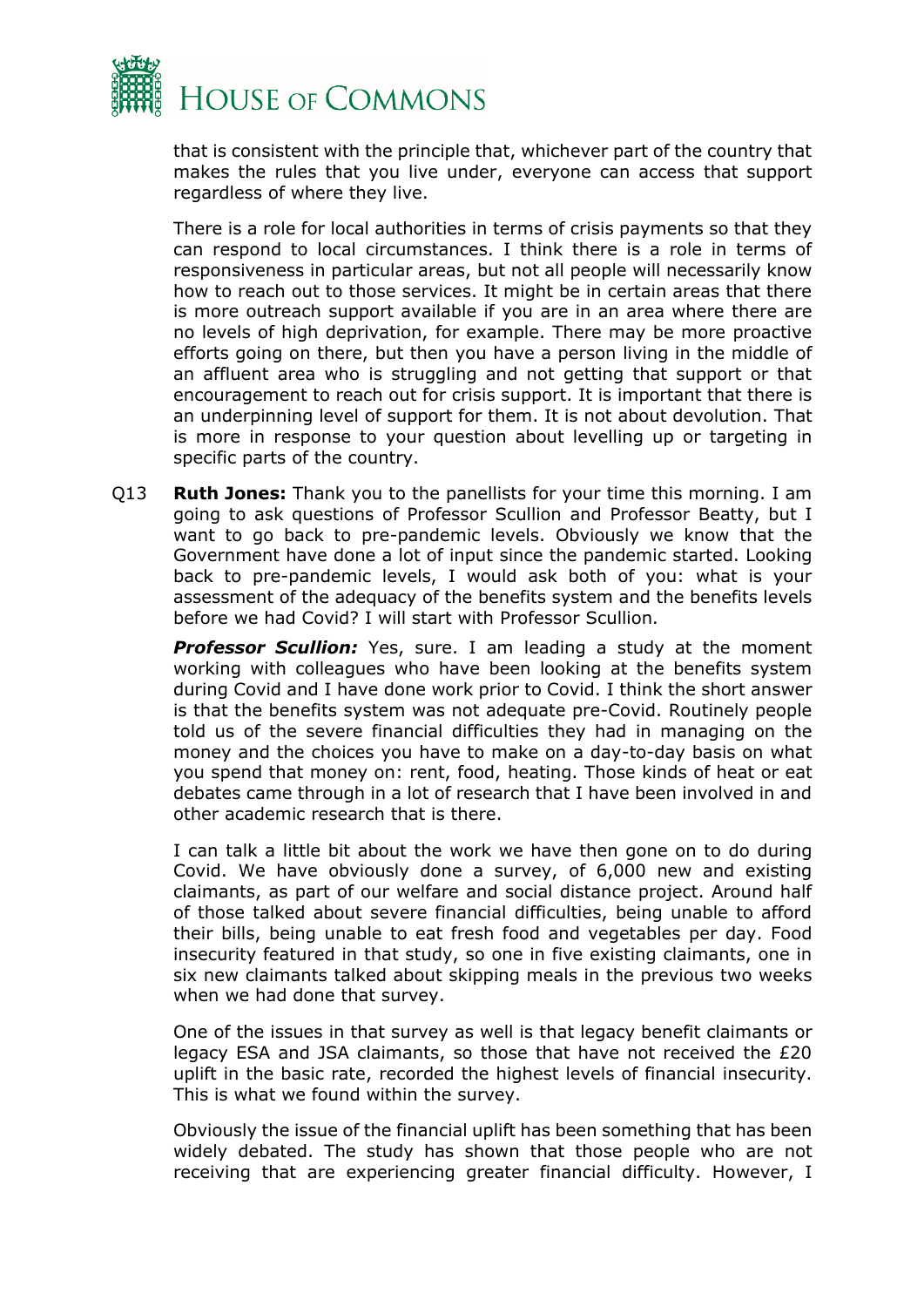

would say that even with the uplift people were still describing struggling on a day-to-day basis, so there is a longer-term issue of looking at the adequacy of the benefits system. So, I guess the short answer is yes, pre-Covid it was inadequate. The uplift seems to have helped people but people were still struggling in some ways even with that money that was coming.

Q14 **Ruth Jones:** Thank you. Professor Beatty, obviously we are looking back to pre-pandemic because the fact that the £20 uplift is coming to an end is being well trailed. In terms of your assessment of pre and post-Covid, how adequate do you think the system is?

**Professor Beatty:** I think pre-pandemic there were serious issues in terms of how much the level of basic safety net had been pushed downwards was to do with the entirety of the reforms—or we take them as a whole, and that includes the housing benefit system and local housing allowance, as well as things like universal credit, the freezing of benefits and reducing the relative amount relative to the cost of living over time. They lost about 6% of their value relative to the cost of living over that period.

I suppose it is that entirety of how it has been chipped away—all elements of it, even in terms of freezing the child benefit for everyone. It impacts on low-income households as well. The housing benefit system, the benefit cap, I think that is what is always complex about this. The complexity of the different types of households as well as the different types of areas you might live in means that these impacts have differential impacts across different types of people.

I think the Resolution Foundation showed that just the changes to the universal credit system—and I think Lisa's point about a legacy benefit system is really important, because all of those changes have been inherited by the universal credit system. There are also still a large number of people in the legacy benefit system who have not benefited from some of the changes post-pandemic.

The Resolution Foundation showed that for a lone parent family with children and who were in a minimum wage job, the changes to the system meant that they were £2,600 a year worse off than they would have been if the changes had not happened. That is a substantial downward pressure on your household income. That includes people who are in work as well as out of work and, in effect, doing all the things that they should be or are encouraged to do and taking all the opportunities they can to access work.

The impact on families with children has been particularly hard. I think the pre-pandemic level of subsistence, because it has chipped away at your housing support, your council tax support, all of this with a downward pressure, made it inadequate for people with families with children, and that includes families who are on low-income wages as well as those who are in work.

There are issues in and around the taper, I think, to do with how much you are able to keep after you have paid your tax, national insurance and the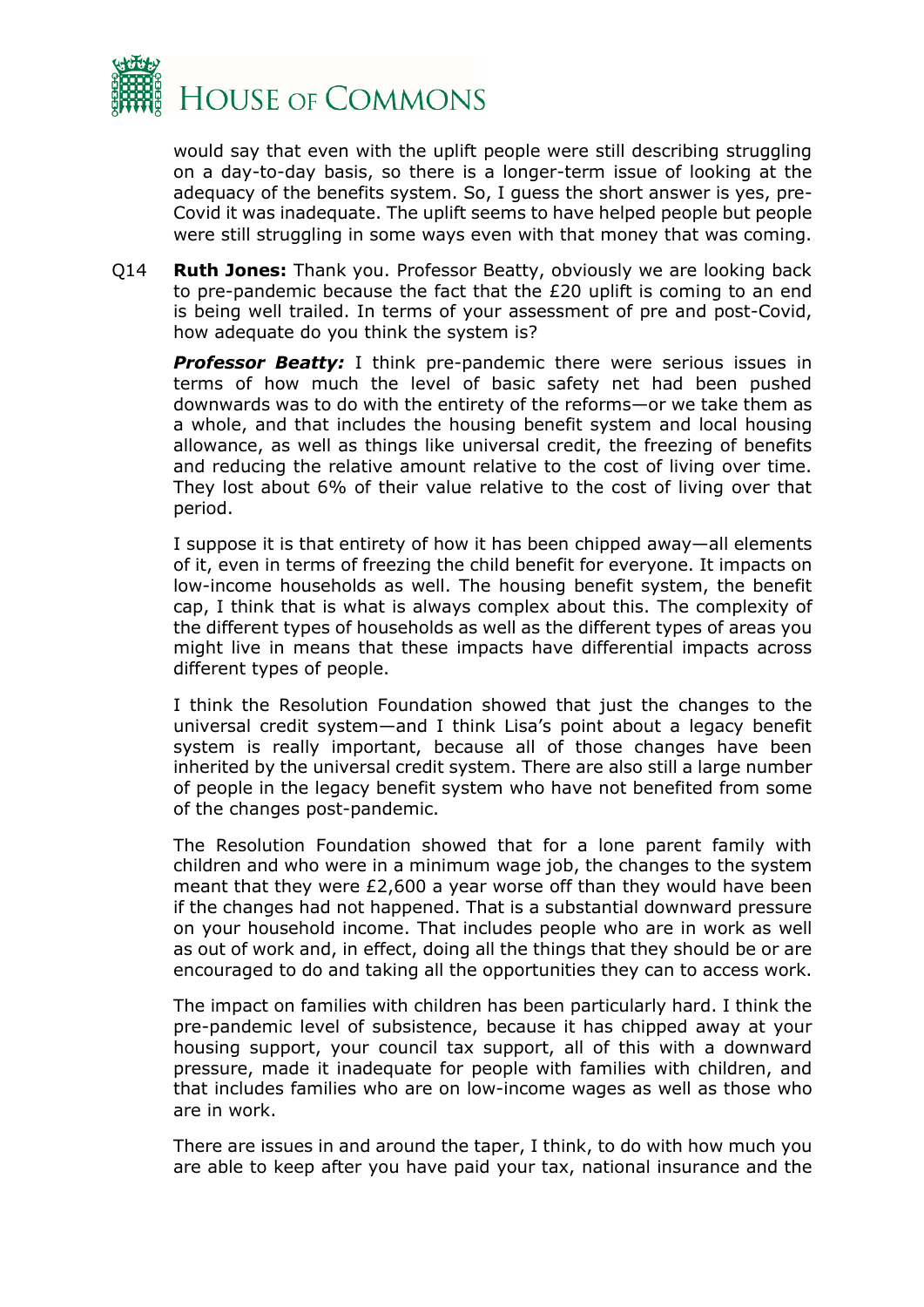

rest. I think it works out at around about 25p in the pound. How do you offset that? Do you try to take on more hours and improve your situation? Whereas, if you think you are only getting 25% more for every hour extra worked, and you may pay your bus fare to and from work, which might be £2 each way, that is eight hours extra work just to pay your bus fare. I think it had been pushed to a level where it wasn't sufficient, especially for the most vulnerable, especially for families and children, and especially for those who are unable to work through long-term ill health and sickness.

The £20 uplift is worth about £5 billion a year extra in the system but, as I said earlier, there is £25 billion a year less in the system than there was, so that is only offsetting a fifth of it.

Q15 **Ruth Jones:** Thank you. You both made powerful points about the legacy benefits and the effect on children. Thank you for that.

Can I go back to Professor Scullion? You have been quoted as saying that you believe that in the longer term there is a need for a "wider consideration of the adequacy of the benefits system". Why do you believe that and what do you think should be included in the terms of reference of such a consideration?

*Professor Scullion:* In terms of why we recommended that, that came from our first survey that we did at the beginning of the first lockdown when we started that study. The work we are doing is ongoing so, thinking about what is adequate, this is something that I cannot answer. We are still ongoing with that work. In many ways, it is quite difficult for us to answer that from the kinds of interviews that we have done with people.

One of the things I wanted to pick up on is something that Christina has talked about—and she is quite right—particularly with families, around the intersections with the other changes that have gone on within the benefits system. Within our study those people who were subject to the caps, the deductions, the charges, were more likely to experience the severe financial difficulties that we are talking about.

There are issues around how these deductions are made—things like the universal credit advance payment that people take as part of the assessment period for first payment or the five-week wait, as it is often called. This was a pre-pandemic issue and it has continued during Covid. It is part of the design of the system that you have to wait. These are things that we think need to be looked at as part of that wider review but, in terms of the level at which payments should be made, it is difficult for me to say at this stage. It is difficult to say within the studies that we have done. We think that this needs to be looked at.

People are telling us that they have food insecurity. People told us that before and people were telling us about that during, even with the uprating. Certainly, first and foremost we would suggest don't remove that £20 uplift but also, in the longer term, we need to look at the levels at which benefits are paid.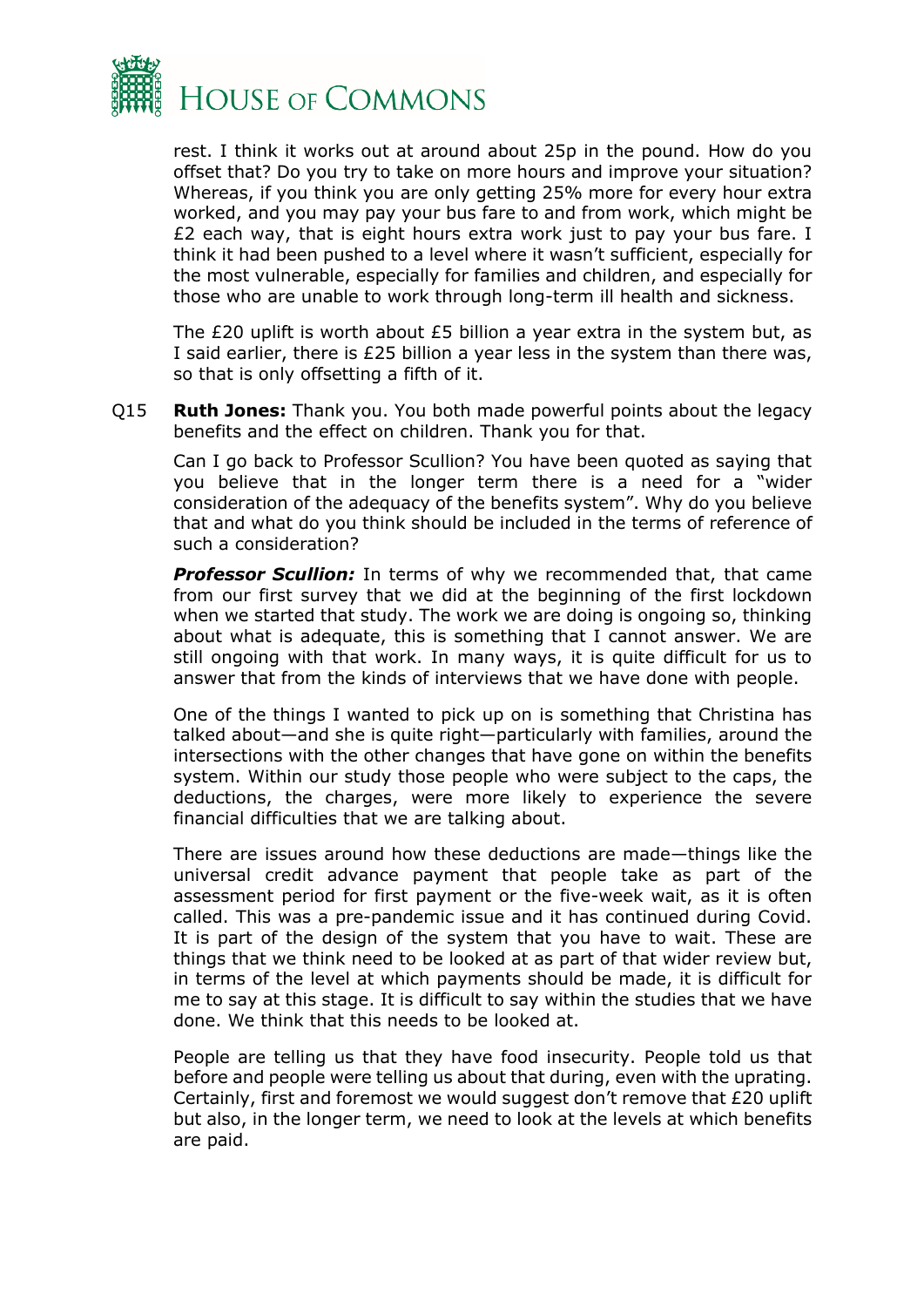

Another thing I just wanted to mention as well, as Christina said, is around families. Again, those people that have the intersecting reforms were having greater difficulties—people who were subject to the benefit cap, the two-child limit, some of those that were subjected to the bedroom tax. These are the people who told us that they were struggling most in terms of the financial difficulties.

Q16 **Beth Winter:** Thank you all. This is extremely interesting. You have done some valuable research work on this important topic.

Moving on to the impact of Covid, I would like to begin by asking Professor Beatty a question. How effectively do you feel that the Government and the DWP have responded to the pressures on the benefits system during the pandemic? I am trying in particular to tease out a bit more in terms of those regional variations, focusing on Wales.

*Professor Beatty:* In terms of the quick response in and around post-Covid, trying to process those large numbers of people who have been relying on the system, the near doubling of numbers, the DWP and the system, the jobcentre staff have coped well in the circumstances. But what is difficult is the level of support that they are able to give people as we come out of this now and the job retention scheme goes, with work coaches or employment support and those sorts of things, because of the sheer number of people within the system, which will be higher in certain areas than others. So, in Wales again, back to the values, back to old industrial parks or, indeed, rural or seaside towns, they might need a greater level of intensity of support for those claimants in those areas moving forward as the economy comes out of this situation.

The acceptance of the £20 uplift as trying to help people deal with the situation that they are facing, which benefited those who were already in the system, unless you were on a legacy benefit system, was a good move but, once it goes, then I think you are still going to have larger numbers in particular parts of depressed local economies, and so that is going to be a problem for parts of Wales, as it will be in parts of other areas with higher concentrations of benefit claimants.

I will go back to that point about the local housing allowance system again. The first time after lots and lots of research, we did the DWP national evaluation monitoring for the local housing allowance changes for tenants within the private rented sector who rely on Housing Benefit, as it was then—it is now the housing entitlement bit of universal credit. That system, which is pre-pandemic but they temporarily uplifted it back to the 30 percentile of local market rents, which is primarily an acknowledgement that it had fallen so far below that. Originally, it used to be set at 50%. It is making it difficult for people in the private rented sector on low incomes to be able to afford their rents. Like the plan to remove the £20 uplift, that has now been frozen again and it is not keeping up with rent levels.

Interestingly enough, in Wales, I looked up the statistics on the DWP data yesterday, and for two thirds of all claimants through the local housing allowance system on universal credit, it is not covering tenants' rent. In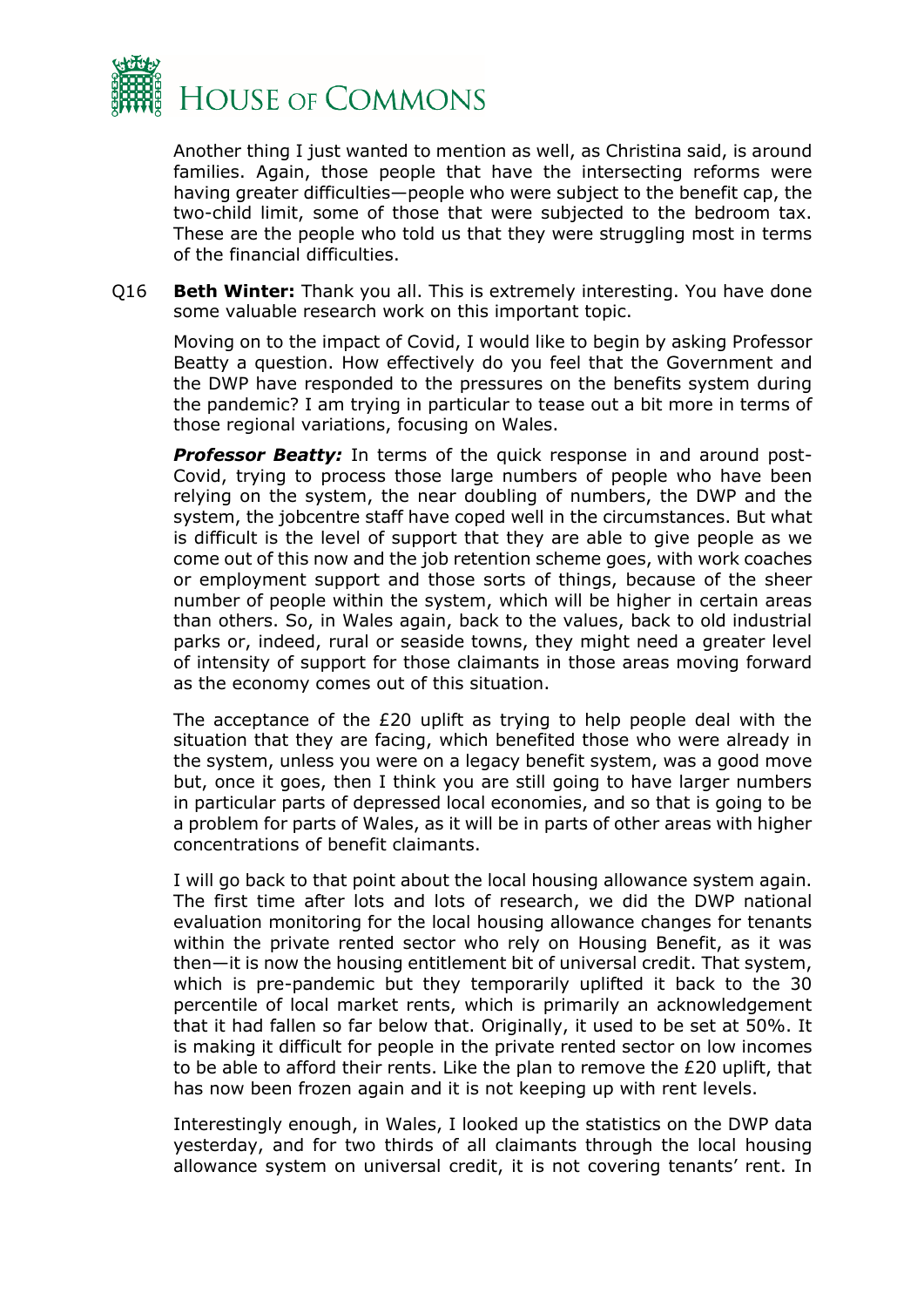

England and in Great Britain as a whole, that is a lower figure. It is more like 52% to 55%.

There might be a particular issue in and around Wales and what that means for your housing. It is back to this thing: you cannot just look at one element of the system. It includes your local housing market as well as your labour market, your benefits system, how you can support people towards work and how you can work the demand-side elements with, say, employers, especially in areas where you might have higher levels of people on long-term sickness benefits, to be able to support them and the employers to bring them back into the labour market where it is possible for them—which obviously it will not be for many.

I think the LHA system in Wales needs looking at because there is something going on there and I am not quite sure what it is from the surface data.

Q17 **Beth Winter:** To add to what you say, the Bevan Foundation has done some detailed research and come up with similar findings. We have seen the work that it has been doing.

Can I just ask Professor Scullion, as well, on your comments around the effectiveness of the Government and DWP's response during the pandemic, if you want to add anything?

**Professor Scullion:** Our study has shown that there are very positive views about DWP from a lot of our participants. We acknowledge the efforts that were made. It was an unprecedented number of people. The system isn't really designed, is it, to support that many people applying in such a short period of time? We do have to acknowledge the efforts that the DWP went to, in terms of deploying staff from other areas to do claims processing—and, I believe, from other areas of the civil service to come in and support—to ensure that people could get their applications through as quickly as possible. I do think we have to acknowledge that.

People talked about the positive interactions with staff when they talked to them on the phone, so there were things that worked really well. I guess that, given the fact that it is a digital-by-default system, in many ways you could say, "With the pandemic, that is a positive aspect of trying to get as many people as possible the money that they are entitled to, as quickly as possible". I guess what also happens is that it compounds existing inequality, because you probably have more people who struggle with digital delivery because there are now more people in that system. Those people who have more complex needs struggle the most, as Christina has talked about—people with more complex needs in areas of deprivation—so the digital delivery works for some but not for others.

People still need that face-to-face contact, so in terms of the interactions with work coaches or part of the benefit assessment process, the choice is important to people in terms of how those interactions take place.

Around the crisis response, yes, there were effective measures in place but I think we need to look at what happens now after that. What happens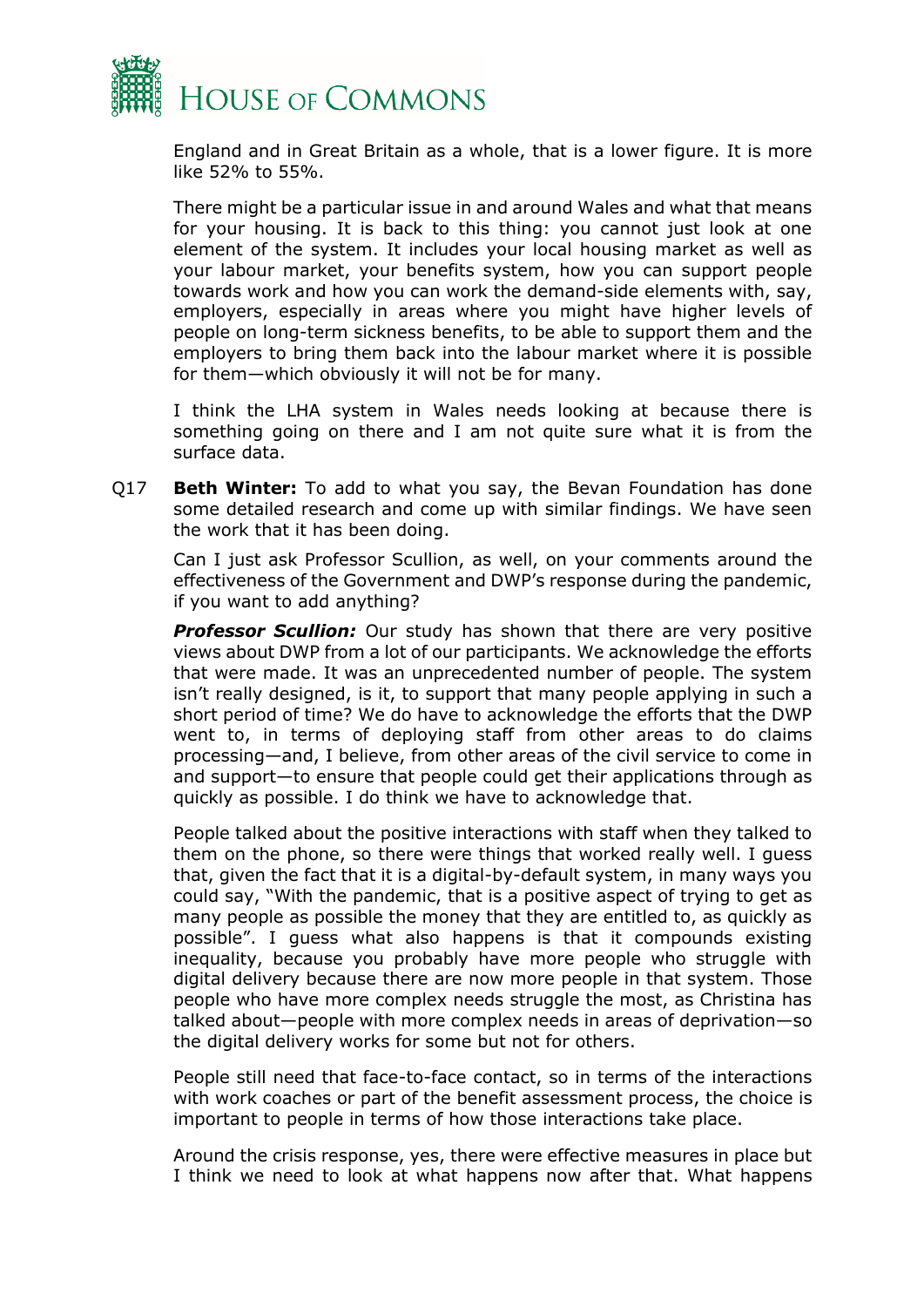

when we go back to the kind of business as usual in terms of the payment level, in terms of the reintroduction of conditionality? What is that going to look like? We know that that is happening but what is that going to look like? How is that going to take into account the variations that Christina has been talking about and that you are interested in around regional variations, the labour markets? These are the kinds of issues that have been coming through in the work that we have been doing.

Q18 **Beth Winter:** Thank you. In terms of the temporary changes that the UK Government have introduced, the universal credit uplift is due to be cut imminently despite overwhelming evidence from the Joseph Rowntree Foundation, the Resolution Foundation and the Bevan Foundation in Wales that clearly says the cuts will impact on Wales particularly hard, given the history of the communities there. Do you feel that that uplift should be maintained and even extended further? If so, in which ways? That question is to Lisa but also to anybody else who wants to come in on it.

*Professor Scullion:* The short answer is yes, it should be maintained and we have recommended that it should be maintained but also extended to legacy benefit claimants because, by not doing that, there seems to have been this kind of implicit view that some claimants are more deserving than others of having their benefits increased. That is something that we do not agree with. We think that this narrative of particular groups being more deserving than others is wrong.

The whole narrative about how we are talking about the benefits system, anyway, is an issue for myself and colleagues and the stigma associated with that system. But that is not part of your question. I am sure we can talk about that as well. But yes, in short, keep it but also extend it to all benefit claimants.

#### Q19 **Beth Winter:** Anybody else?

*Professor Beatty:* I would agree with maintaining it and, indeed, acknowledging the legacy benefit claimants, especially employment and support allowance claimants, and making it a uniform adjustment for everyone. The LHA changes should not be frozen. I think that should have continued also. That is a long-term issue everywhere for private rental sector tenants, particularly in certain housing markets. It can work in odd ways to do with not just high rent areas but sometimes low rent areas, residential segregation and all sorts of things. I think that both of those should be maintained.

For Wales as a whole, it means that there will be £245 million a year less if they remove the uplift—just for Wales. Again, that will have a geography to it and that is not money that people put away for a rainy day. That is money that people use on day-to-day living expenses and is spent in those local communities. It has an impact on the local economy as well as on the individuals. That is large amounts of money that will not be there post.

I echo the point that Lisa made about the deserving and the rhetoric and the language sometimes used, which Emma might cover later, in terms of how you treat benefit claimants. Scotland may be taking a slightly different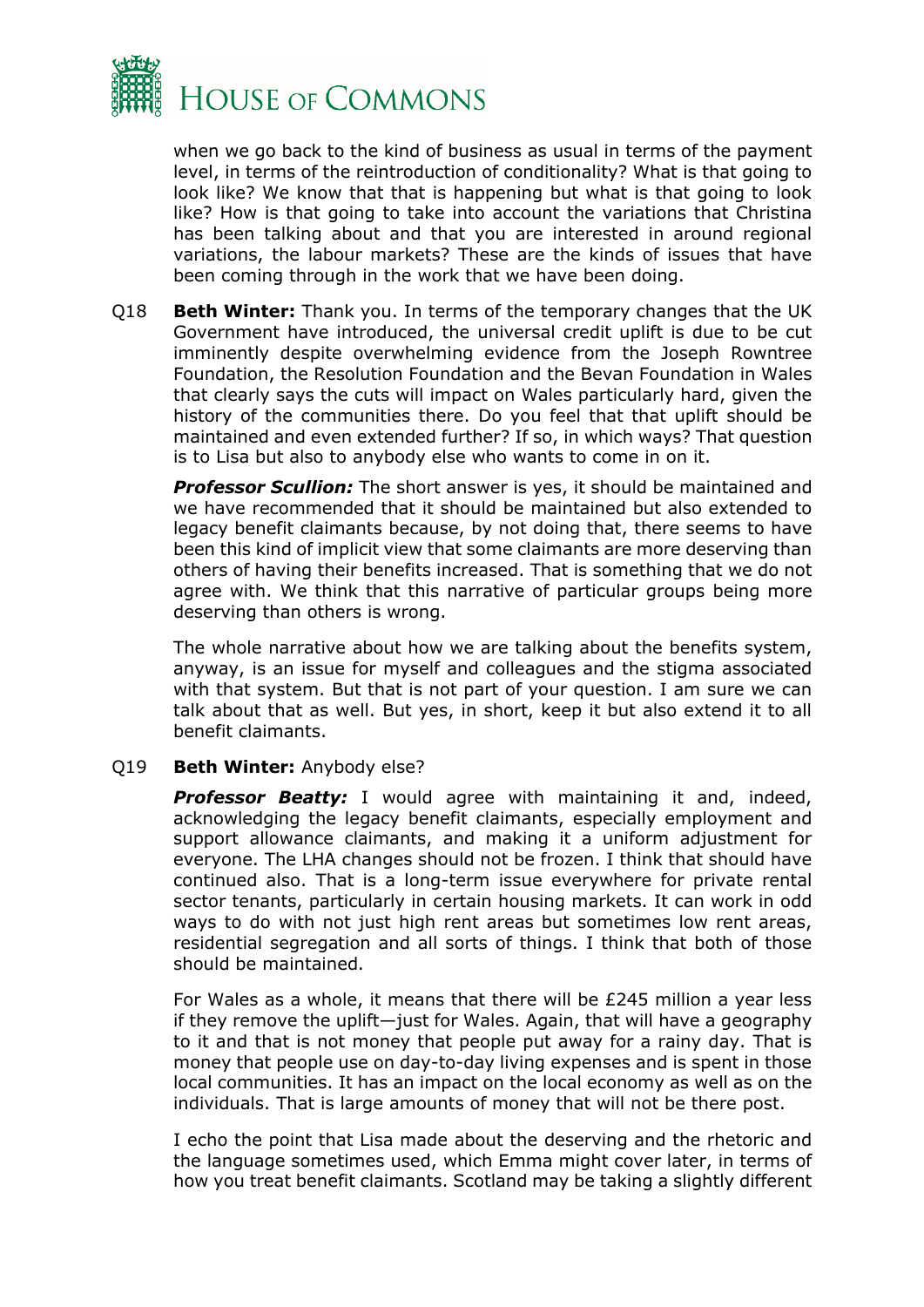

nuance with all of that. Maybe now is an interesting time, because of the job retention scheme and the support that was made available, to rethink how you think about people who need financial support and how they are treated and how they are talked to. I have heard a few Ministers over the pandemic say, "We had to do this," for people affected "through no fault of their own—because the pandemic was not their fault—as though prior to the pandemic it was their fault and was to do with a choice of not working rather than with their personal circumstances or the labour market conditions. It is pull as well as push. It is not about choice and it is not about, "through no fault of their own because of the pandemic". If they were out of work pre-pandemic, it was viewed as being their fault. Some of that stuff needs addressing, and that is maybe where Wales and devolution can make a difference in those things with relatively minimal cost implications.

**Beth Winter:** We are coming on later to discuss more fundamental changes to address issues such as stigmatisation of vulnerable and marginalised groups, so we will revisit it later in the discussion.

Q20 **Simon Baynes:** I want to move on to a section on claimant experience. I will start by asking Professor Scullion because I think this is an area of particular concentration for her. I know that she is leading a national research project, Welfare at a (Social) Distance, examining the experience of benefit claimants throughout the pandemic. How would you describe the experience of claimants in accessing the system and receiving support from DWP staff? That is really a general question that encompasses, I suppose, pre-pandemic, and then I will move on to a second question to you, which will be about the experience during the pandemic.

**Professor Scullion:** Pre-pandemic I was part of a study called Welfare Conditionality. It ran from 2013 to 2018. It was a large-scale qualitative longitudinal research project, so I can draw on experience from there but also from the work I have been doing with veterans, which is pre-pandemic and during pandemic.

The short answer is that there is an inconsistency in how people experienced this. Some people have no issues with accessing the benefit system, managing and understanding their eligibility and then navigating through the digital system. Then you have those who struggle more with various aspects of the system—again those with more complex needs, thinking of some of the veterans within my sample where you have significant physical or mental health issues that are still being addressed. People with those more complex needs have found it more difficult interacting with DWP.

I am wondering whether I need to break down different aspects of the system. You have the application process. Some people found that difficult pre-pandemic to get the information that they needed. Some people often rely on support from third-sector organisations and local authorities to help them to understand their eligibility and their entitlement, particularly, again, where there are more complex needs.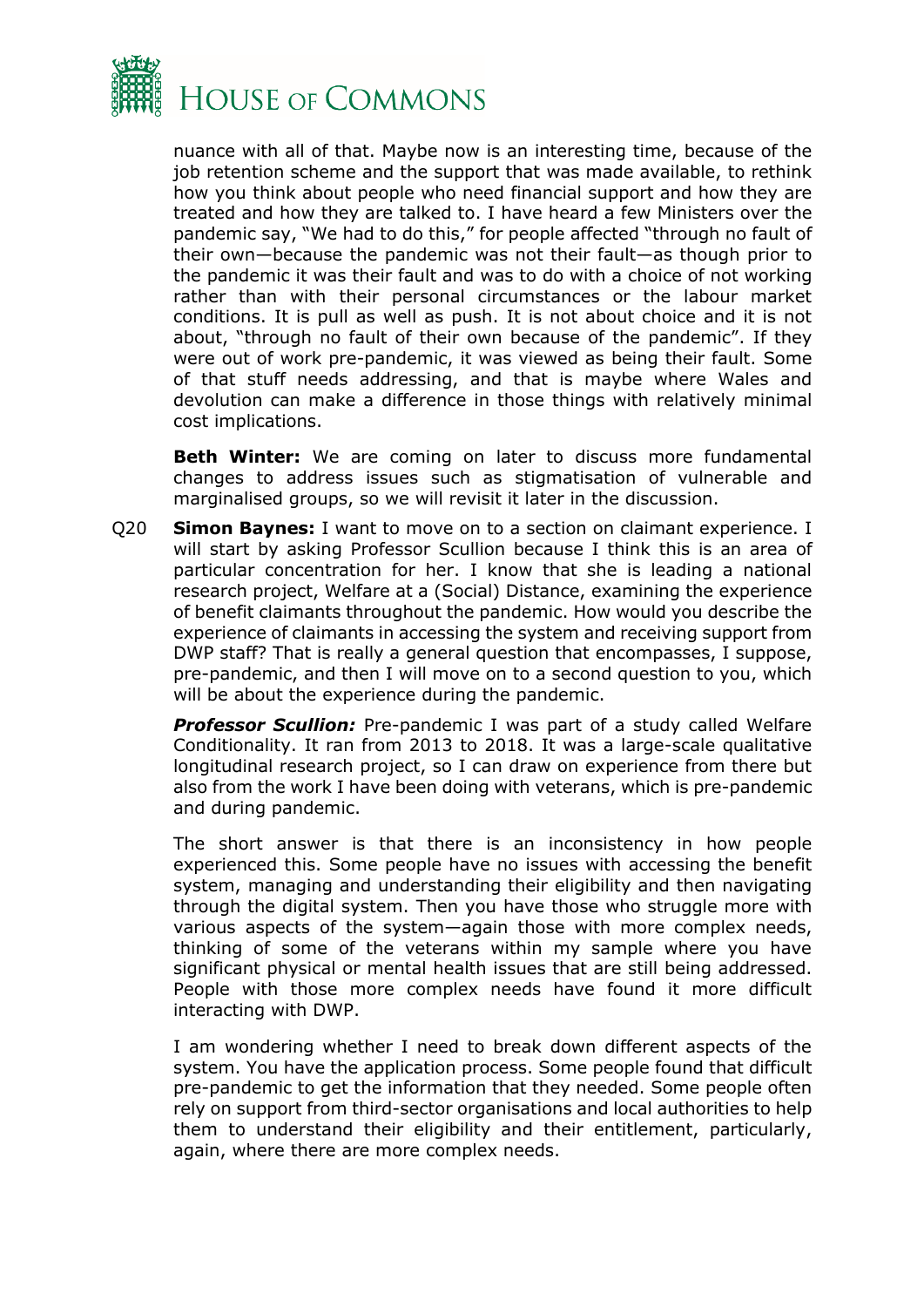

Once people are within the system, it is important to reflect then on the variability of the support that is provided. There is inconsistency in the experiences within jobcentres that people are accessing but also across different areas of the country where we have done the research. The variation in how different work coaches approach working with benefit claimants, the levels of support that are provided, the discretionary powers that they use, these things all seem to vary quite considerably. That is not to say that everyone is having bad experiences. We have lots of examples of people having positive experiences of going through the claims process and then managing their claim and getting support from their work coaches, but it is the inconsistency that is the concern for us. That comes down to some of the work that has come out recently around the level of discretion that work coaches have and how you appropriately train work coaches to make sure that they are equally using the discretionary powers so people do not experience this inconsistency. These are some of the key issues that we had pre-Covid in terms of access.

Obviously, there are issues around benefits assessments. I don't know if you want us to talk about those. Again, there is inconsistency in different areas of the country around how people experience the benefits assessment processes, assessors fully understanding the different health conditions, those who appear to be less well trained from the perspective of the claimants. Again, it is this inconsistency.

Do you want me to then talk about the Covid experience?

Q21 **Simon Baynes:** That is exactly my next question, thank you very much, so please.

*Professor Scullion:* During Covid, again we are acknowledging that it was a very different landscape for the work coaches and for those people who have been brought in as new work coaches to process claims. We have a mixed picture. We have those who were very positive about the experience that they had with DWP. One of the key things for many people who were accessing the benefit system during Covid was often the fact that they really needed to be able to talk to somebody. If you could not access somebody to speak to if you had queries about your claim or where you are in the process of making the claim, that can create a lot of anxiety for people, especially if it is quite technical things they want to talk about, if they are making claims as a couple or if there are issues around what counts when you are looking at who is in your household and the household income and things like that. People often struggled to get hold of people to talk to, but when they did the DWP often was able to respond to those queries or reassure them. It is just being able to speak to somebody.

There were obviously issues during Covid because of the redeployment of staff. Some of the staff probably did not know as much about the technical aspects of the benefit system as someone who has been working within the DWP for a very long time would. Again, I think that it would be wrong to criticise that because that is part of the crisis response.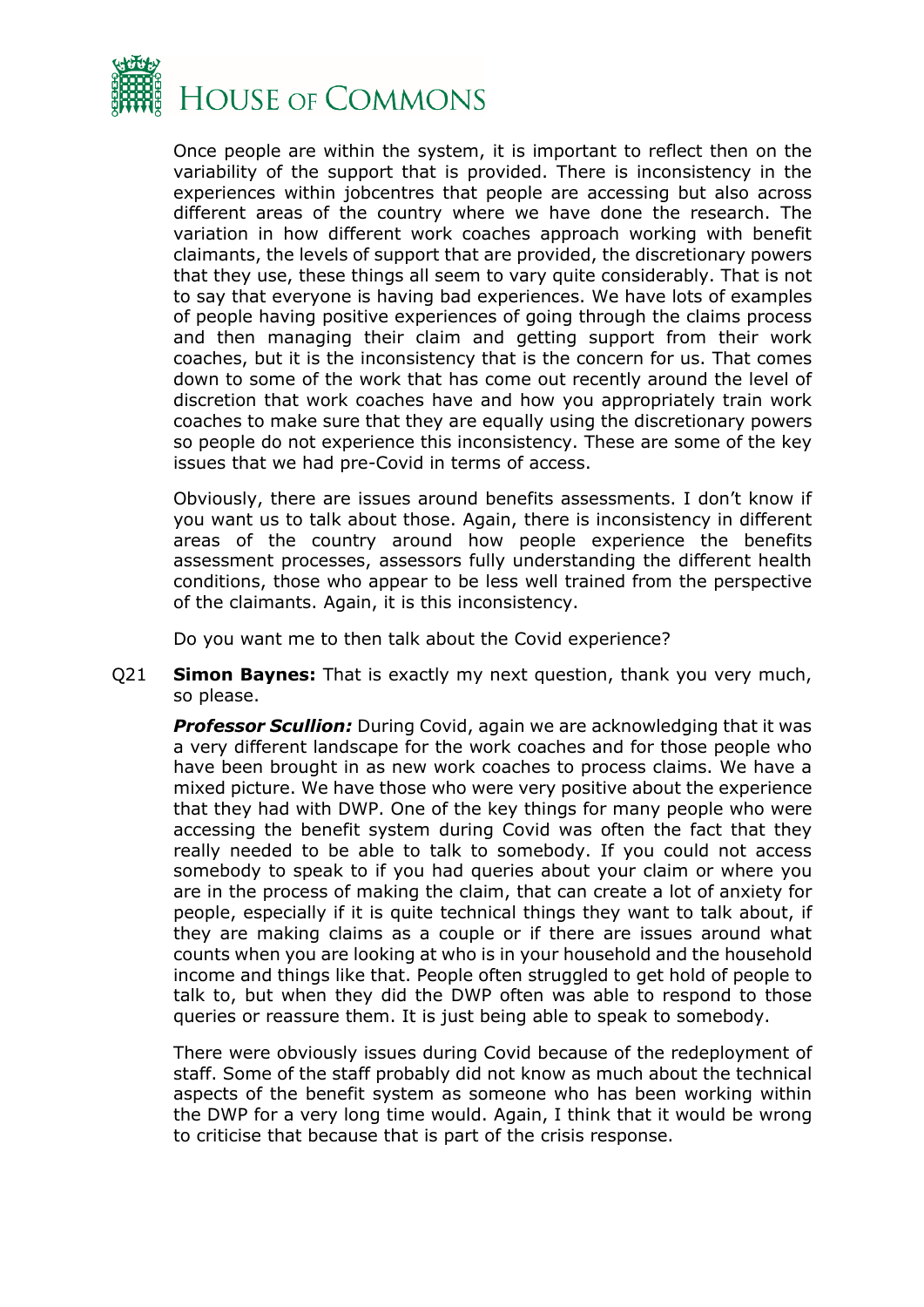

A lot of my work looks at conditionality. Some of the things that have come out about the differences between the pandemic interactions and prepandemic was around people talking about how the work coaches were ringing them, checking their wellbeing, reassuring them that this is a pandemic and they are not expected to be engaging in the way they were: "We just want to check that you are okay". That is very different from some of the interactions that were taking place before Covid and lots of people found it really positive and reassuring to have that kind of engagement.

However, what I have seen since in the work that I have done with veterans—because we are obviously tracking them over time—is that some of them are now experiencing the introduction or the reintroduction of conditionality. They talk about the tone of some of the conversations changing. There are some examples of this being quite jarring. The positive engagement—"Are you okay? Are you managing okay?"—has changed to, "Right, we're going back to normal now. Now we need you to engage with work-related activity. We are going to be checking your journal to see what you have been doing to find work". For people that can be quite jarring, to go from a positive engagement around wellbeing to one that is based now on compliance with the conditions of the claim.

I think that there is a need for careful consideration about reintroducing conditionality when things go back to business as usual and how you explain it to claimants, particularly if they are new. If they applied during Covid and have never experienced the pre-Covid conditionality and expectations, it needs explaining to them fully that now this is going to change and to be done in such a way that it is not going to create anxiety for people.

Q22 **Simon Baynes:** Thank you very much for that. I would certainly—and I am sure all my colleagues here would agree—like to put on record how impressed I was with the way in which all the staff at the DWP looked after constituents in my constituency of Clwyd South, and I am sure elsewhere in Wales and the rest of the UK. They did a remarkable job and I had relatively few cases to take up on their behalf, which seemed to me, given the depths of the pandemic, to reflect extremely well upon the staff within DWP. I just want to put that on record.

Can I move on and address this question to Professor Beatty? To what extent do people with disabilities have a different experience of the benefit system? In what ways could any difference in treatment be addressed? Professor Scullion, if you want to add anything to Professor Beatty's comments, please feel free to do so at the end of her answer.

**Professor Beatty:** I suppose there are two key elements in and around DLA and PIP but also employment and support allowance, where there still remain large numbers of people reliant on additional support through the system. Probably as there has been more job activation in and around the employment and support allowance claimants, or, as you know, on universal credit with limited capability to work or work-related activity, some of it is towards supporting people to get closer to the labour market. I don't think that it fully recognises the amount or the intensity or the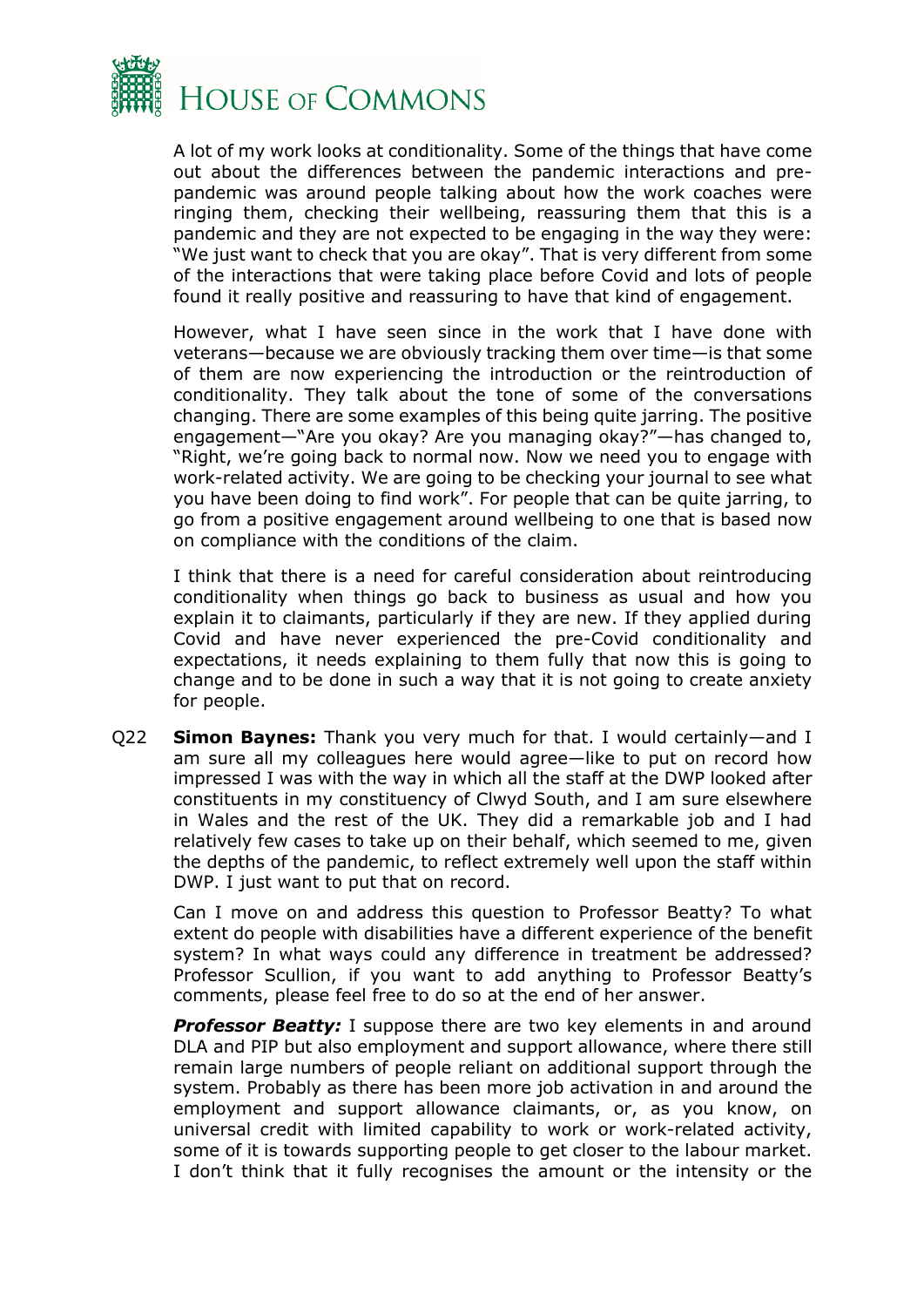

length of time that some people might need support, so it is still relatively light touch and it still tends to treat claims, especially within the ESA system or universal credit, as though they are exactly the same as an unemployed person, whereas the move towards individualised support and personalised practical support for claimants, which is a good one, maybe does not take account of the additional barriers that these people face in even making a move towards the labour market rather than an immediate job outcome if they are in the work-related activity group.

I think that there needs to be a bit of a shift in the mindset of some of the policies for that group to really understand that it is a long-term issue that successive Governments, whoever they are, have not been able to support people well enough. Some of it is a demand-side issue in terms of jobs. Some of it is in and around employers and working with those, too, to give people opportunities. I think that there needs to be something done specifically about ESA claimants or universal credit claimants with longterm sickness issues that supports them better and gives them a better experience in terms of the amount or type of support that they get.

Some of the initiatives like the small employer offer were very good, but I do not think that is running anymore. Some local initiatives tend to be better at challenging some of those things and supportive, so health-led employment trials that went on in Sheffield City region and elsewhere, where they worked with claimants over a long period of time to support them on a journey and recognised their individual multiple health issues, with mental health as well as physical health, and how you might work with employers as well as the individuals and the support that they receive.

It is quite a challenging group and I don't think that over the last 20 years they have been given enough help to improve their situation or recognition that for many of them work is not an option, given their health condition.

Q23 **Simon Baynes:** Thank you. I am very conscious of time; we have several more questions. Professor Scullion, is there anything you wanted to add to that very briefly before I go on to my next and final question?

**Professor Scullion:** It is just to support what Christina said about personalised support. Sometimes for those who are in the ESA support group, they reflected on the irony of it being called the support group because when you are in the support group there is no support. You are kind of left alone without support. Sometimes there is a fear of engaging with support and finding that you are removed from that group, where there is no work-related expectation, and moved into a group where there will be more work-related expectations. It can be a bit counterproductive. People in the support group will want to engage in things that could help them in the future, but they could be fearful to do so because they do not want to then be recategorised into one of the conditionality groups.

Q24 **Simon Baynes:** Thank you very much. My final question is to Ms Congreve. Earlier on you touched on the situation in Scotland. Has Social Security Scotland's charter made a tangible difference to claimants' experience of the benefit system in Scotland?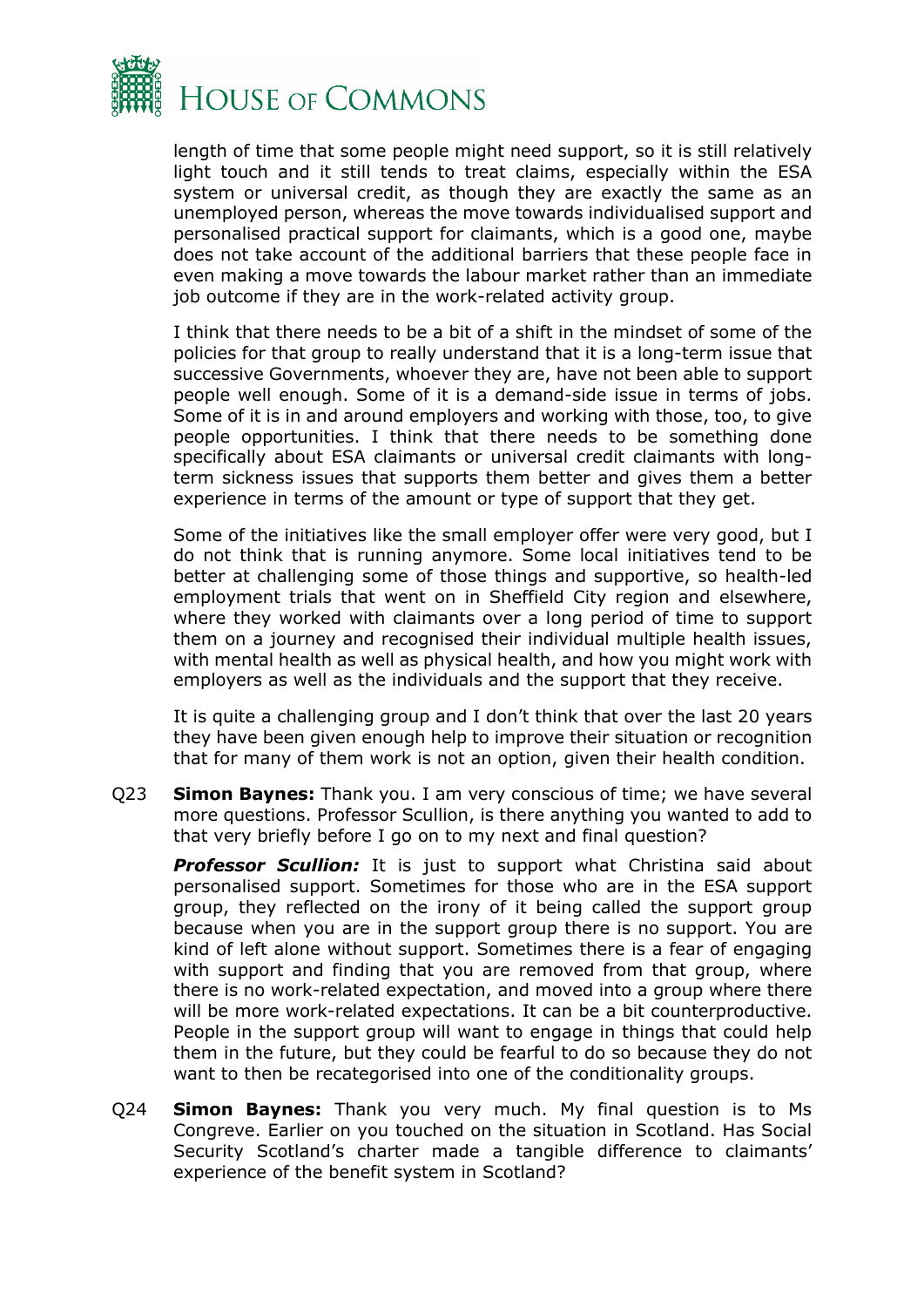

*Emma Congreve:* The charter was co-produced with people with lived experience of the benefit system, particularly in relation to those on the ill health and disability benefits, which are transferred to Scotland. It does go to great pains to make that user experience at the centre of it. There are many things around how they expect the system to treat them, with "dignity" and "respect" being the key words that we often hear.

With respect to how it is working in practice, there is monitoring of it over time to see if it is living up to what it needs to. I would say that because we have not yet fully transferred some of the big benefits—the big adult and child disability and the carer benefits are still in the process of being moved over into Social Security Scotland—it is probably a little bit too soon to tell how well it will live up to that. A lot of the benefits that are now operational in Scotland through Social Security Scotland are some of the relatively small ones.

The general feeling appears to be that the principles are right and so far, so good, but it will be a few years before we see those big cohorts transferred into the Social Security Scotland system and where we see things like assessments and issues around the operationalisation of the system come out.

Q25 **Chair:** I am going to bring in Geraint Davies in a moment, but can I follow up with Professor Scullion on her remarks regarding conditionality? You contrasted the experience of claimants during the pandemic with perhaps how it was before the pandemic, and you made some comments about not wanting to go back to the pre-pandemic regime, although I think you acknowledged that there were differences in how different staff dealt with claimants. Can I press you a bit further? Are you opposed to sanctions within the system?

**Professor Scullion:** Yes, I am opposed to sanctions. I think that sanctions cause harm. Removing money is not going to help someone to move closer to paid employment; it is going to put barriers in people's way to doing so.

As I say, in the study that I was involved in a number of years ago on welfare conditionality, for five years we were exploring the experiences of claimants who were subject to varying degrees of conditionality. One of the main messages from that study was that, overall, conditionality was ineffective at moving people closer to the labour market in any meaningful and sustainable way. It often had very counterproductive impacts. Conditionality is about moving people towards paid work and getting people to engage in paid work, and by having this sanctions-backed compliance system, what happens is compliance and avoiding that punishment element sometimes becomes the key focus. That takes people away from some of the meaningful activities. You get into a situation of people applying for jobs that they may never have any chance of getting because they have to do so many hours of work search activity.

Q26 **Chair:** That is a really helpful answer, thank you. Every work coach that I have spoken to will talk about clients who are particularly difficult, who do not want to necessarily be within the system, do not respond well to the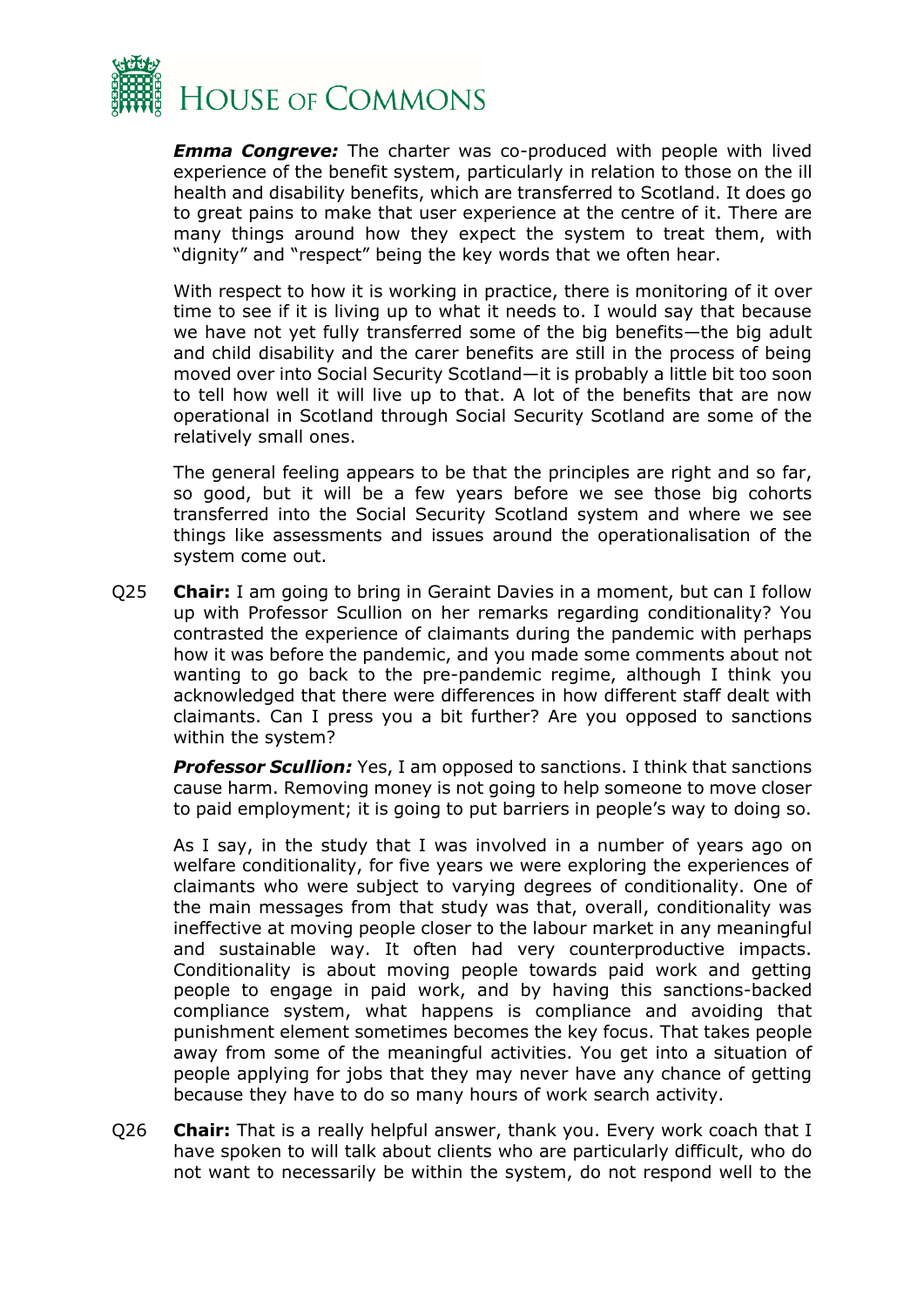

encouragement and directions of work coach staff. If you give up sanctions as an ultimate tool, what are you left with? For those most difficult clients within the system, what do you use in the absence of sanctions?

**Professor Scullion:** The first thing is how many of those people we are talking about, because it feels like a sledgehammer to crack a nut, to use that analogy. We are talking about a very small number of people but we are creating a system that punishes a large proportion of people because a small proportion of people do not want to engage in the way that they deem people should engage. The proportionality of it seems to be an issue to me.

For those people who do not want to engage, has the support that has been provided to them been personalised? Has it taken into consideration all the various issues that are going on and the circumstances that they have? At the moment, it feels like we still need to redress the balance between the focus on the more punitive side and looking, as Christina and I said before, at the quality of the personalised support that is provided. If more was done around the support and quality employment support or linking people with the relevant agencies that they need to be linked to, to provide the health support and things, I think that would address a lot of the barriers that some people have. If we emphasise that more, redress the balance, then this would be a more positive step.

Q27 **Chair:** Okay, thank you. I have one more question before I bring in Geraint, again about the different way of engaging with clients during the pandemic compared with previously. One of the issues that the National Audit Office has highlighted has been the sharp increase in the estimates of fraud and error within universal credit during the pandemic. Talking to the National Audit Office, it put it directly down to absence of face to face discussions and a relaxation of some basic controls. Would you agree with that? If you do not want to see us going back to some of the pre-pandemic ways of doing things, how do you address the fraud and error issue? There is a lot of money being lost within the system at the moment.

*Professor Scullion:* I would like to think that they will be returning to some face to face interactions anyway within the system because a lot of the benefit claimants that we are working with want to have that choice over their interactions and return to that face to face support anyway. Some like the remote support, some don't.

I am not sure I can comment on the fraud and error. It is not an area that I research. Again, I guess it is about the proportion. Is it proportionate to focus on fraud and error? We are talking again about how we talk about benefit claimants. We often focus on fraud and error in relation to the benefit system but not fraud in relation to other systems. I do not think that people have talked about whether there was any fraud and error in relation to the furlough scheme and things like that. Again, we are talking about particular groups of people who seem to be vilified and that is how the debate goes around those groups of people. I guess it is just thinking about how we address that.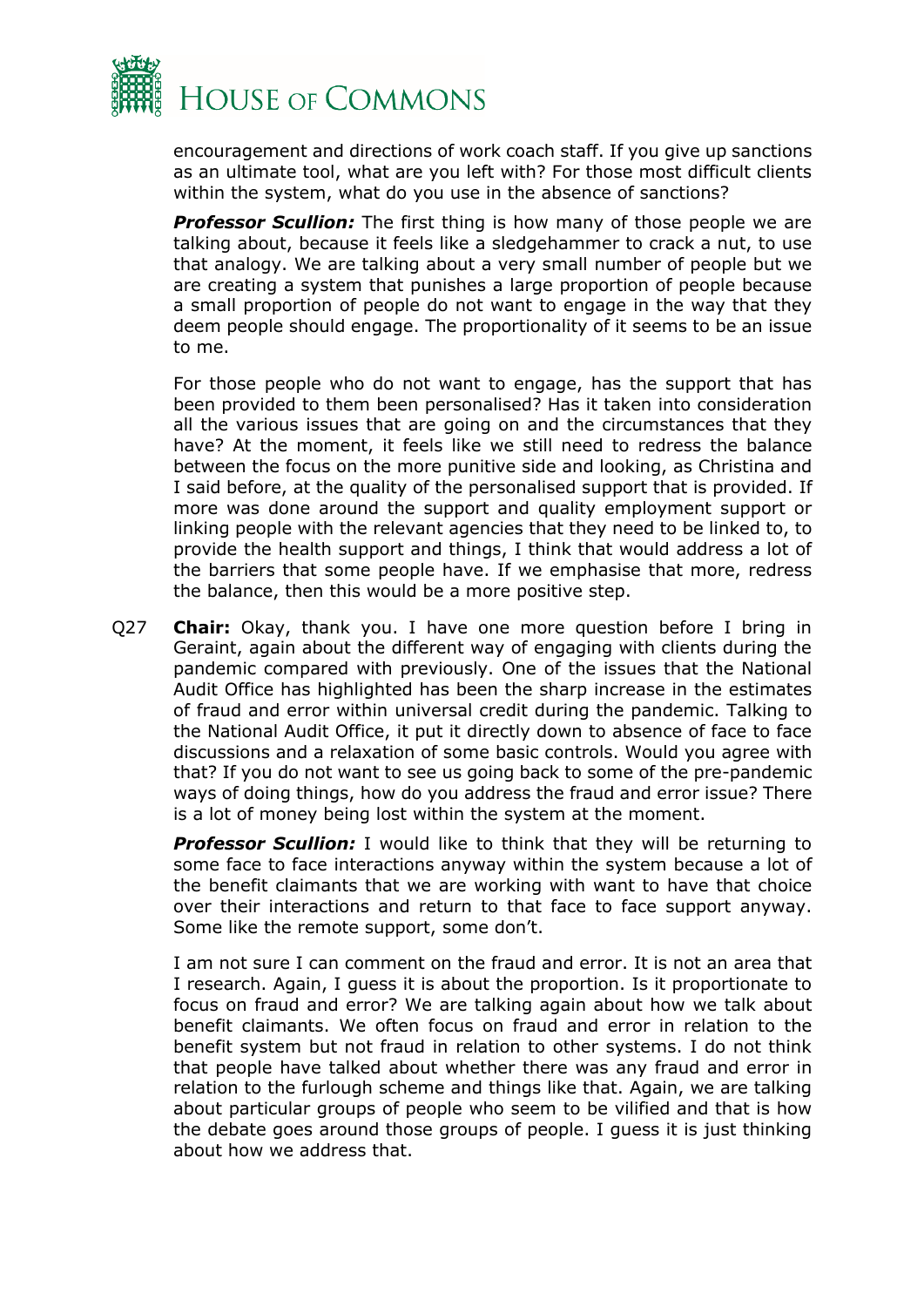

**Chair:** Just for clarity, "fraud and error" is an official phrase and it may well be that a lot of it is down to error rather than deliberate fraud. The NAO does make that point. It also does pick up on the point about fraud and error within furlough, given that even if you are talking about a very small percentage, a very small percentage of a huge number is a lot of money. Anyway, that is a slightly side topic. Geraint Davies, over to you.

Q28 **Geraint Davies:** Professor Beatty, you mentioned that there had been a reduction in overall benefits by something like £25 billion, and the universal credit cuts are £5 billion extra. In Wales I think that £1.3 billion was cut, and then there is an extra £245 million. Would you accept that, given that Wales has got to now 70% UK gross value added, and wages are basically a lot lower in Wales, that proportionate cut in benefits hits the local economy much harder? Secondly, do you have any numbers for how much more will be hit on top of that by the national insurance changes for lowerpaid incomes that we are hearing about?

**Professor Beatty:** I will start at the end of that. I don't have any figures to hand specifically on the increase in national insurance, but there was something this week from the IFS and I think Resolution Foundation—I think it was in response to Thérèse Coffey's comments about if people worked an extra couple of hours they would offset the £20—explaining the marginal rates and all of that sort of stuff. You would have to work about nine or 10 hours rather than two hours to be able to offset.

Q29 **Geraint Davies:** I guess my general point is that if we have a proportionate cut in Wales and we have more people on benefits, on lower wages—

**Professor Beatty:** Yes, it will impact on you hard.

**Geraint Davies:** —and then we do the same thing with national insurance, we will be hit again and it does not create the conditions for economic recovery but it does create the conditions for mass poverty. Is that something you would share?

*Professor Beatty:* That is correct. Areas with higher proportions of benefit claimants and low wages are disproportionately affected. In Wales, we have particular concentrations in parts of Wales and they will be harder hit by the removal of the £20 because you will have a higher number in certain areas of Wales, not all Wales.

On the labour market conditions, like you say, with GVA or productivity and those sorts of things, and trying to address those through the levellingup agenda in terms of jobs growth, Wales will be disproportionately affected in certain parts of Wales because of all of those issues. It relates back to the numbers and types of benefit claimants you have in particular areas.

Q30 **Geraint Davies:** Rob Roberts mentioned the fact that over the last 20 years there has been a significant change in Scotland as opposed to Wales; we are 15% less and, therefore, more vulnerable to these cuts. Would you agree with me that one of the explanations for that is surely the much more generous Barnett settlement that Scotland has than Wales? Indeed,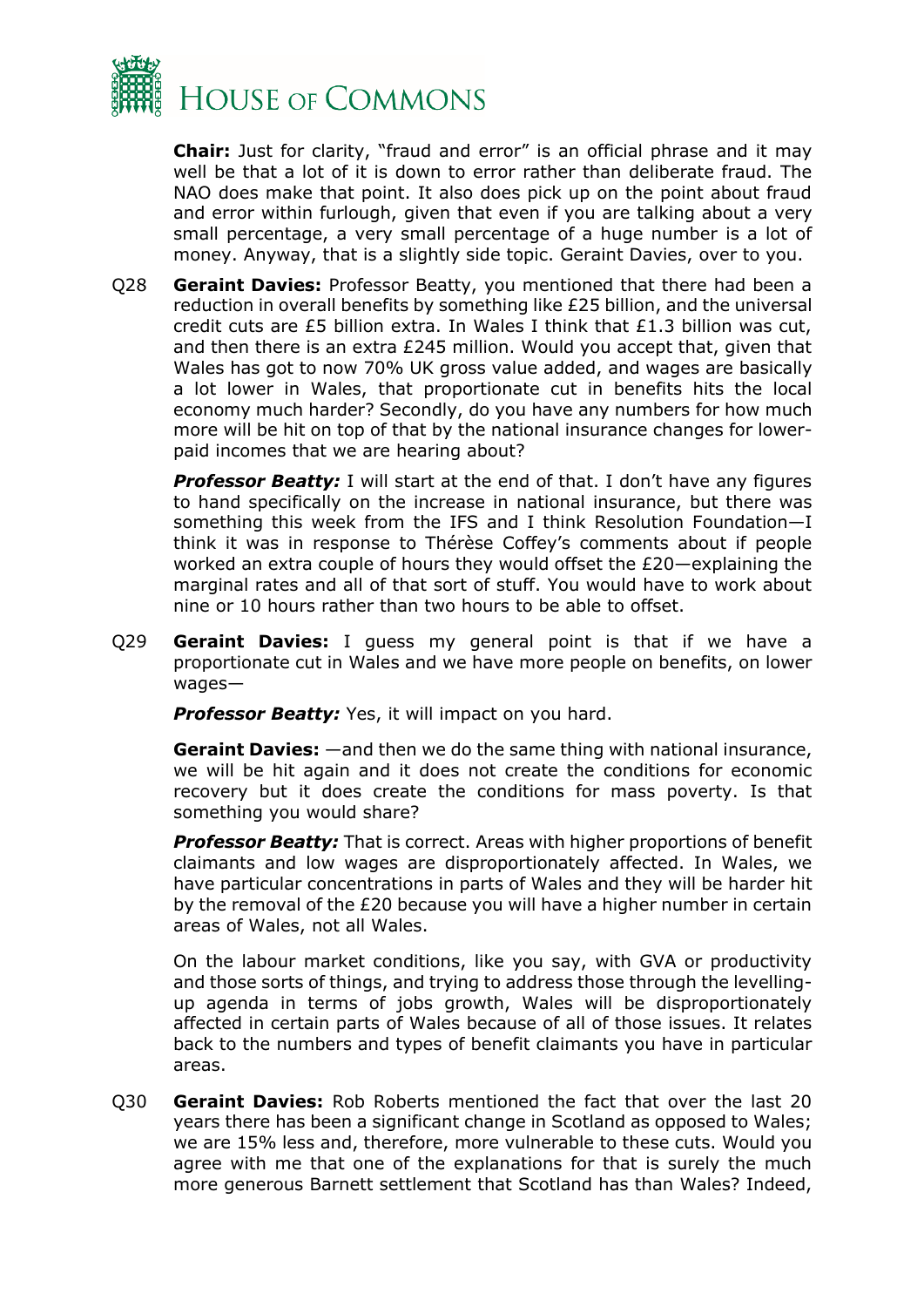

this Committee has recently recommended that we get our 5% share—our fair share—of HS2, in the same way as Scotland does. Do you agree that the more generous Barnett settlement for Scotland accounts for some of the reason that it has a stronger economy and is more robust in terms of these savage cuts to benefits?

**Professor Beatty:** That might be the case. I am not sure I am an expert to be able to confirm that with hard evidence, but I do think that in areas of the economy, including in Scotland and in places where there is a stronger labour market in parts, they will have done better in terms of the diversity of parts of the economy, as Emma said earlier, in and around Edinburgh and parts of the finance sector, which will have improved its GVA and elements like that. I am sure that public investment via the Barnett formula or what local authorities get or how you decide to use your block grant to support parts of your economy or disadvantaged communities or people will have a knock-on effect on your economic growth and talent. If there is more investment in Wales, in places and people and the system as a whole, then I would assume you would do better in terms of longer-term economic growth and how well you did over time. If you are having less than them, then I would assume that would have a knock-on effect on your local economy.

Q31 **Geraint Davies:** In general, therefore, in terms of the levelling-up agenda, there is a case for those who are weaker, who are being hit harder by benefit cuts, to have more economics of investment, ignoring the Barnett thing, just in general?

*Professor Beatty:* Yes, and I think it needs to be a recognition not just of the cuts to local authorities and the benefit system over the last 10 years, but it goes back far longer than that in loss of jobs, deindustrialisation and weaker elements of the economy in certain parts of Wales that really need a long-term investment programme that is substantially about improving job prospects so that you keep some of your younger people, so that you keep some of the better educated people and you grow your GVA and your jobs and productivity. It does require long-term investment and the worry I have about the levelling-up agenda is that it seems very piecemeal at the moment and small scale and it needs more—

Q32 **Geraint Davies:** More strategic investment in skills and education and this sort of thing through the Welsh Government perhaps?

**Professor Beatty:** Yes, but not just supply side stuff, it has to be demandside stuff as well, so investment in the manufacturing industry we should still have a big part of. Investment in jobs and incentivising employers to create jobs in particular areas is a good move, I would say, or a move towards green jobs. There are all sorts of ways you can invest, which are not just to do with supply side initiatives. You can train every young person but if there isn't a job for them to go to, it is not going to end in the outcome that everybody wants.

Q33 **Geraint Davies:** A major investment in the rail infrastructure or something like that, yes.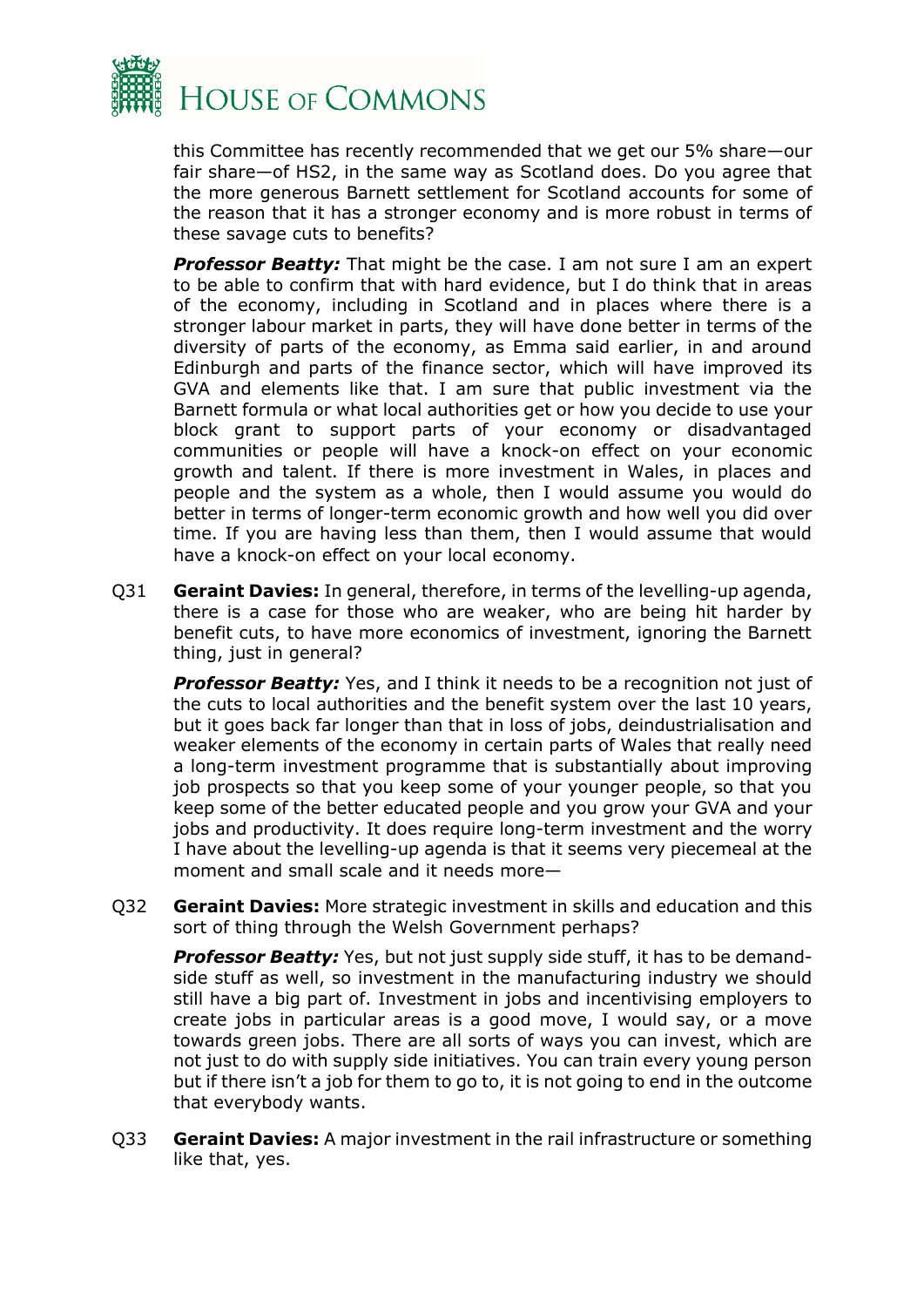

Can I ask Emma Congreve a similar question? I know that you are an expert in Scotland. Is there any reason to believe, as I have suggested, that the growth in the economy in Scotland and the average wages drifting higher than Wales is linked to a more generous Barnett settlement, as far as you are aware?

*Emma Congreve:* I am not aware of any specific research that looks at Barnett and economic growth. There are elements that make sense within that question. Generally, if you put more money into government spending, then that is part of the economy so there is a potential route through there. The key thing is where that money is spent by the Government in terms of whether it leads to particular elements of economic growth and wage growth.

As to some of the elements that may have been prioritised in Scotland, two things come to mind: free prescriptions and free tuition fees. For people on lower incomes they were either already largely protected or they were getting substantial grants, if we are talking about tuition fees, and maybe the benefit has gone to higher-income families. How that then all spills over into the economy is the question.

I think that it is a valid point about investment, but I am not sure that the Barnett formula is the be-all and end-all in that question about whether investment has been higher and then that linking to higher wages in Scotland, which I think was your specific question.

Q34 **Geraint Davies:** Professor Scullion, moving on, we have just heard of the benefits for normal people who are struggling of having, for instance, free prescriptions and, indeed, free bus fares. There is a big issue about food, isn't there? Across the UK I think that we have 7 million people in food insecurity. Tell me about your experience of people coming forward and saying they do not have enough food and whether you have any particular suggestions. I would like a very brief answer from the others as well. Is there any way that through the system we could ensure that at least people have enough food to eat each day, in particular with children?

*Professor Scullion:* We are doing a food insecurity report, which we will be able to share with the Committee in a couple of weeks. The previous survey that I referred to, though, did show that food insecurity was one of those key indicators when people talked about financial strain. We asked about being able to eat fresh fruit and vegetables daily. Around half of the people we talked to were unable to in the survey that we did. We also asked about whether people had skipped meals in the previous two weeks on the date that they did the survey, and one in five existing claimants and one in six of the new claimants who claimed during Covid had skipped a meal in the previous two weeks at the point that they had done their survey. It does seem to be, as I mentioned previously, one of those issues that was there pre-pandemic and continues for some households in the choices they make in relation to the household budget.

As to how to address that, again I would go back to my previous comments about the adequacy of the system. The system is obviously not adequate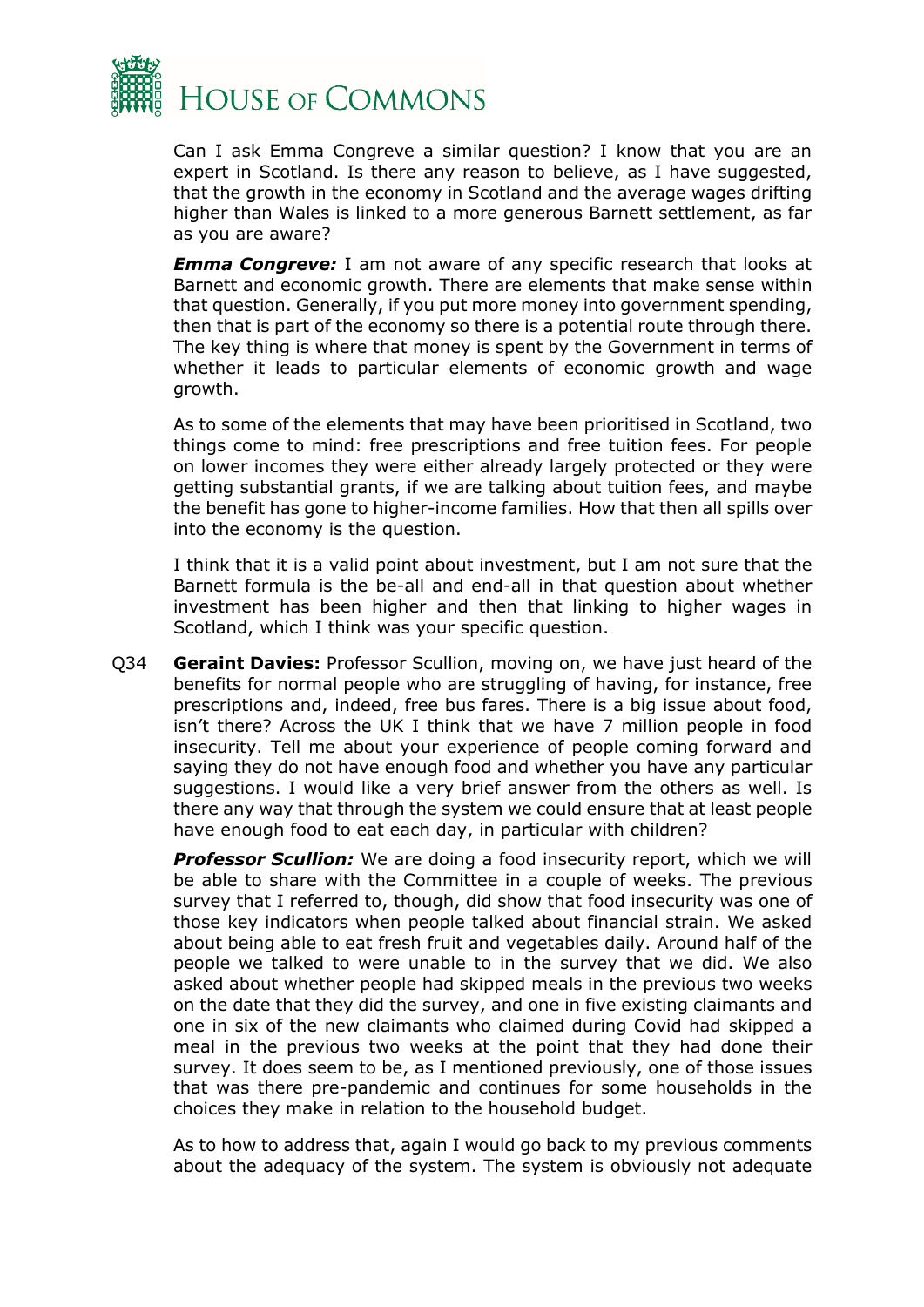

if people have to make these choices around whether they will eat or not. Then we need to look at the adequacy of the payments that people are receiving.

Q35 **Geraint Davies:** Would you agree, then, that if you are struggling to buy enough food, a £20 a week  $cut - £1,000$  a year-is a lot of money? I assume that you are not suggesting or would not suggest any form of food rationing, by the way. Obviously, if we have cases where people literally do not have enough money, I suppose the simplest thing to do is to give them a bit more. Is that basically your view?

**Professor Scullion:** Yes, my view is that this is about people having enough money to buy the food that they need to buy for their family. We should not be looking at rationing. In my view, we should not be looking at vouchers. People should have the cash to make the choices around the food that they eat and they buy for their families as well. We should not be introducing stigmatising measures, where benefit claimants have a separate way of claiming food-related support. They should have the same choice that other people have in terms of the food they buy and the food they eat.

Q36 **Geraint Davies:** Professor Beatty, do you have any suggestions about food insecurity or any silver bullets for the system other than to make it a bit more generous and reverse some of the cuts?

**Professor Beatty:** In terms of the basic level of the safety net, I think that it is probably too low. I did a study of low income women workers and their use of food banks. In some senses, the food banks have just ended up being the last emergency security net, which is stepping into the breach because the rest of the system is not and the support that local authorities could give was not enough.

The interesting thing in and around some of that work that we did with food banks, schools and children in poverty was around the employment conditions. Part of the issue was the fluctuations in their wages over time, because they were doing shifts in precarious work and those types of things, and that was affecting their ability to have a stable income stream. Universal credit was adding to that insecurity. They would have a point in time when they would have some work, then maybe less work, and they had no savings. They had no ability to have any financial cushion within the household to offset that. They were superb at budgeting but it was just that they did not have enough stable income over time. Maybe the working tax credit system used to do that in a more stable way, whereas with universal credit you are not quite sure from one month to the next how much you will get. That was part of the issue. It was not just levels of benefit; it was security and stability of income.

Q37 **Geraint Davies:** Finally, because I am overstretching my time, Professor Beatty, if there was a devolution of social security systems and a more generous system provided in Wales, for instance—obviously, it is about different priorities—would that cause any problems with borders and migration, in your view, or is that something that could be managed?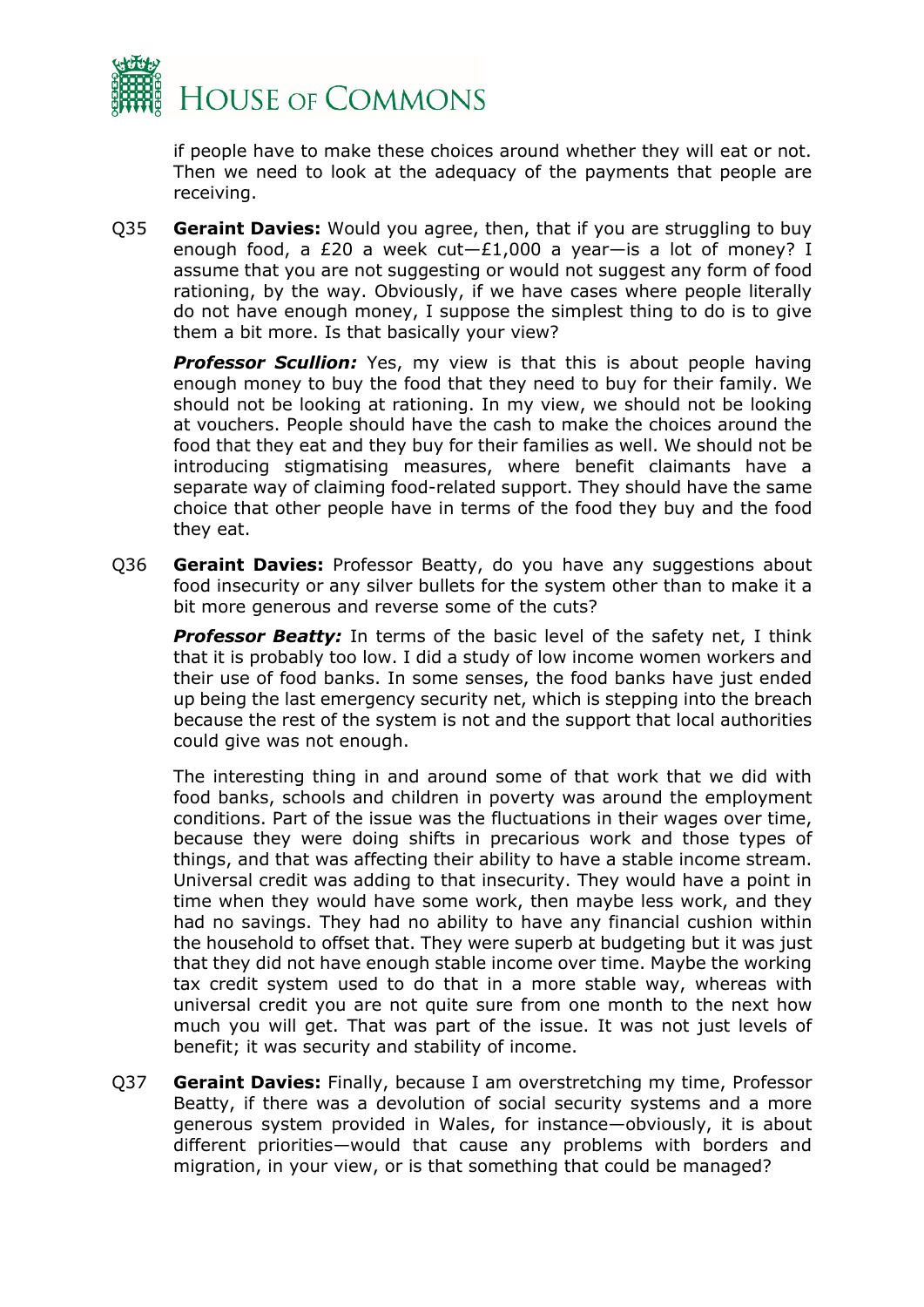

*Professor Beatty:* I think that it is very difficult to devolve some of the main benefits beyond the national level in terms of universal credit or issues in and around parity. As Lisa said, the basic level of security should be there for everyone. In terms of devolution and what you might be able to do at a local level, it is like how Scotland or Northern Ireland at points are doing it. It is how you can do localised interventions that offset or mitigate some of the wider elements. Wales, for example, did not pass on the 10% cut to the council tax benefit system; neither did Scotland. You protected your residents on just that one element but it is still a help. It is how you do things within the local area that might concentrate on particular areas of need and particular groups in need, especially the most vulnerable. It is probably about offsetting some of the wider stuff. To unpick yourself from DWP and HMRC and the UC system, 10 years down the line—it was meant to be fully integrated by 2013—we are still not there. Unless you have a bottomless pit of money I am not sure that that is an option to you.

**Chair:** One thing that there isn't is a bottomless pit of money.

Q38 **Rob Roberts:** I am going to ask the same question to all of you, but there are two parts to it. The first part is: very broadly, what do you think are the key lessons that the pandemic has taught us about welfare policy generally? Secondly—this could be the more interesting part—if you could make one overarching recommendation about how the benefit system could be improved, what would that one major thing be? As we have our windows open here and we can hear someone playing the bagpipes on Westminster Bridge, we will start with Ms Congreve, please.

*Emma Congreve:* Apologies for that. On your first question about what the pandemic has taught us, it is the importance of the flexibility of systems. I agree with Professor Scullion, who has talked about how well universal credit coped with it. It is a mature system that has been designed well to be able to cope with these fluctuations, and I think that that has been a real strength. In Scotland, it is a very young social security system and it was not able to ramp up in that same way in order to get new support through the centralised system, although it did go out through more local means. I think that that is something to take from the pandemic, the importance of those strong systems and administrative systems as well.

One overarching change I would make, and we are coming back to it a lot today, is adequacy and understanding how the basic rates are set. What is an adequate standard of living and, therefore, what does the benefit system need to provide as a minimum? That is a key thing. It is very hard to understand how benefit rates relate to any measure of cost of living. They were set, they have been inflated over time, occasionally frozen. We have the £20 uplift and reduction. It almost feels a little bit like it is a number, it does not relate to actual cost of living for people. I think that would be a good thing to focus on. Professor Scullion has talked about work she is doing on that and there is work that the Joseph Rowntree Foundation has done on minimum living standards. Yes, that would be something that would help the system going forward to be fit for purpose.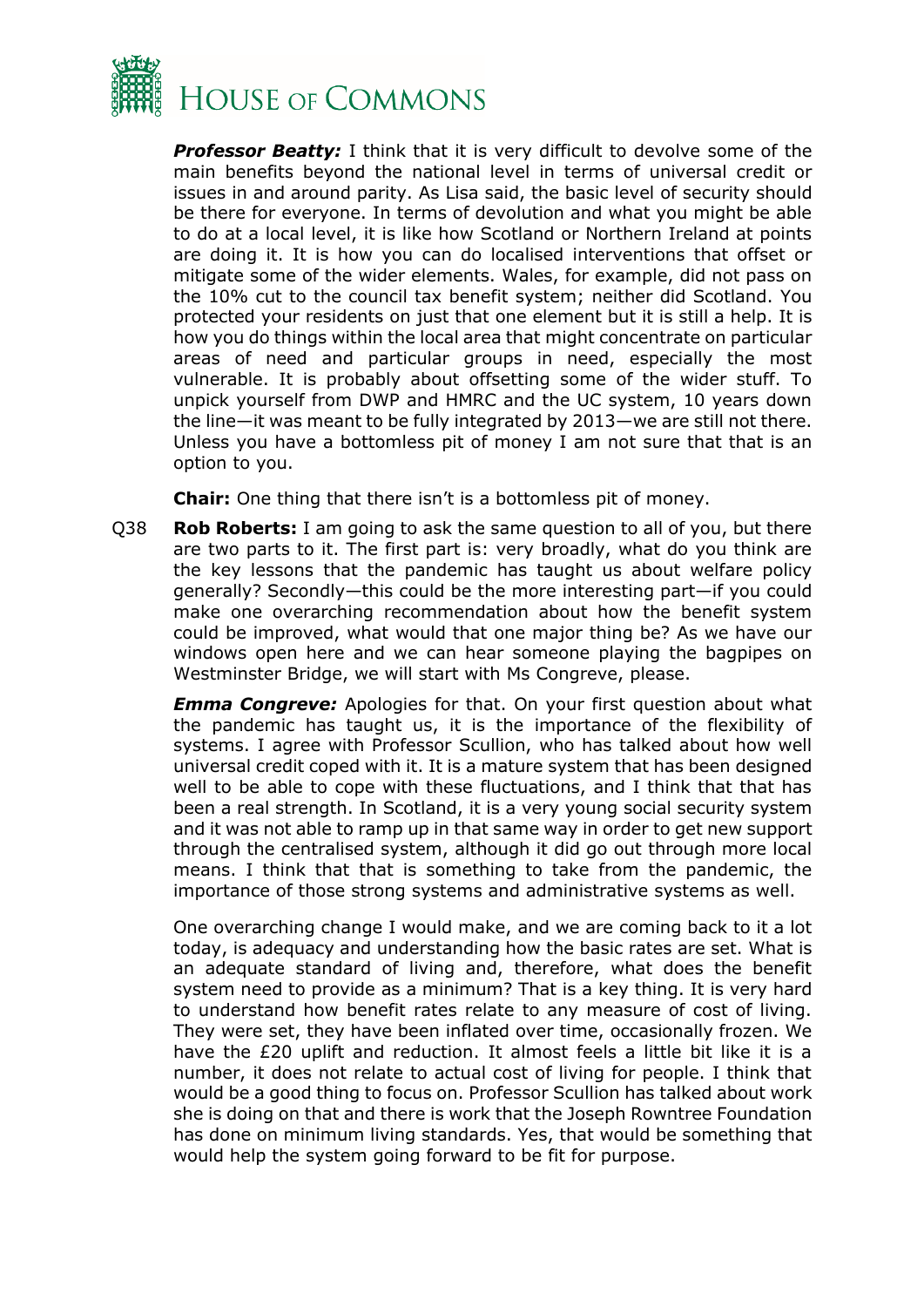

Q39 **Rob Roberts:** Thank you, a wonderful link in to your fellow witness. Professor Scullion, your opinion?

**Professor Scullion:** I am going to put adequacy in as my key lesson, because I am reserving my overarching recommendation to another issue, so I am just sneaking it in there. Yes, looking at adequacy has been a key lesson with the pandemic. The fact that they increased the payment levels shows that it was an implicit recognition that the payment levels were not enough, in my view. So, a key lesson is around adequacy.

Similar to Emma, the system has worked, the system has held up, but it has shown that people who are claiming benefits want choice over these interactions. The digital system is okay for some, but people do want to have a choice over how the interactions take place, face to face, over the telephone, or digital. The pandemic has given us a chance to look at that and look at providing people with more choice over how the interactions take place.

As to a broad overarching recommendation, I would like to return to the discussion that we had about stigma, how we talk about benefit claimants, how society treats claimants and talks about benefit claimants. I guess we can look to Scotland and the language they use around dignity and respect. For me, a lot of the decisions that are made around the design of the system sometimes come from this stigmatised view we have of benefit claimants, that you need to coerce them to do things, that they are not intrinsically motivated to do things, and the fact that you need to have benefit levels paid at certain levels because it is a disincentive for those people who do not want to work. If we started to realise that, as Christina said, this is not a choice—people have not made choices to be in these situations—and if we started talking in ways that were not stigmatising, then perhaps we could also design systems that do not reinforce that.

Q40 **Rob Roberts:** It is an excellent point. I have had a family member who has been a work coach, and he would come around on a Sunday for our Sunday dinner and regale us with different stories about wonderful people who are really engaging with the thing and also that difficult side of his job, where people necessarily were obstructing the process. They are very good points, very well made. The same questions to Professor Beatty, to finish my section.

**Professor Beatty:** I am not sure that I am going to say anything different, really. On what we learned from the pandemic as to how the system has treated people, I think that it has been a much better attitude in terms of not enforcing sanctions, less conditionality, and a more positive attitude to how you engage with people within the system to try to support them, including the additional payment, which addresses some of the adequacy issue. If I had a magic wand, I want to say adequacy but I think for the individuals within the system, what Lisa said, the dignity and respect thing and treating people in a better way for a lot of individuals within the system would have a major difference on their lives and how they might look for opportunities and take opportunities rather than being fearful or feeling that they are being punished or talked about as though they don't matter.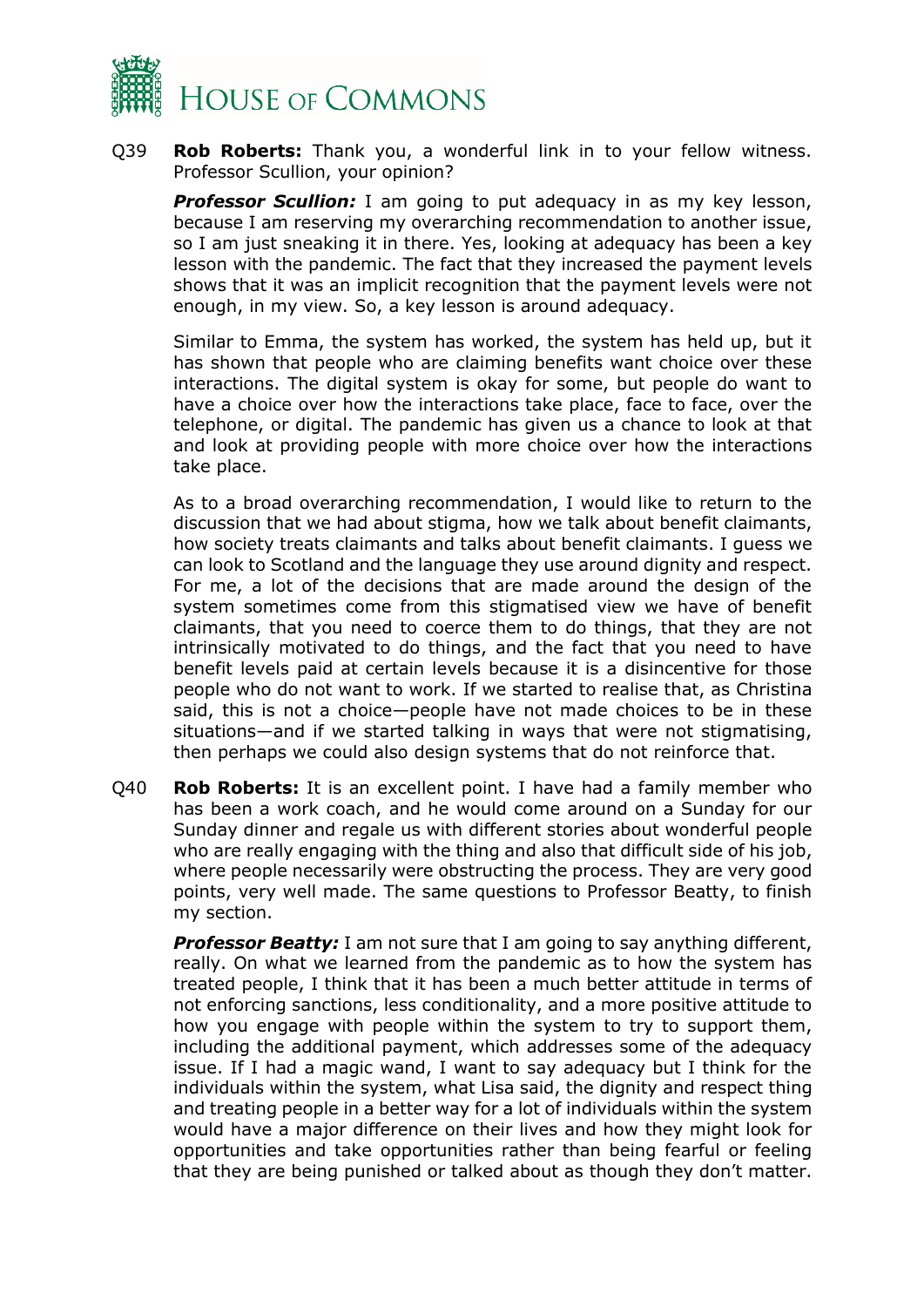

There are always going to be some who play the system but the majority do not play the system. It is not through choice and it is through need, so it is addressing that need and treating people in a decent way.

Q41 **Rob Roberts:** You mentioned sanctions once again and the lack of sanctions. Does anyone have any kind of statistics or assessment of what impact the removal of the sanctions has had on people's engagement with the system, whether that has been positive in ways other than just not being sanctioned? Has it helped engagement in any way?

**Professor Beatty:** I have not seen any evidence that it is a positive thing or helps people engage in the system. I did a study for Crisis of homeless people and their interaction with the system to do with sanctions. It showed that the most vulnerable suffered the most from sanctions and instead of engaging with the system they withdrew from the system and it was terrible for people with mental health and complex needs. I have not seen positive things in and around it.

**Professor Scullion:** If I can flag up from our welfare and social distance study, when we surveyed people at the beginning of the pandemic during the lockdown, people had lost jobs, the labour market was in the situation that it was, conditionality had been removed. However, a significant number of claimants we spoke to were still looking for work. To me that tells you that you don't need these kinds of extrinsic pressures, external pressures, that people are intrinsically motivated, if they can, if they are able to, to look for work. Even under those circumstances they were looking for work. They did not need this kind of compliance process within the system.

Q42 **Beth Winter:** Based on the evidence that you have presented this morning and the significant evidence that I have read on the topic, I want to state that the system is not working, based on what you say. It has exposed inadequacies in the system—stigmatisation, the whole narrative about deserving and undeserving poor and the ineffectiveness of enabling people to get back into work. I want to push you a bit further on the changes. We have asked the question about if you could do one thing for changes in the system. Do we need more fundamental change, an overhaul of the system? The notion of possibly introducing universal basic income has gained traction during the pandemic. I know there is some work going on in Scotland, and the First Minister of Wales has stated that he is going to undertake a pilot of universal basic income. There are also ideas such as minimum income guarantee being promoted to a greater extent. Do you have comments on the notion that we need to completely overhaul the system?

**Professor Beatty:** Personally, I am not convinced about universal basic income but mainly because a lot of the work I do is in and around employment support of claimants, people who have quite a significant need within the system. I am not sure how plausible it is with the levels that you would have to set it at to adequately cover the income you would have to provide. There would still have to be some means-testing element for housing, children and all the complexity of people's lives. I can't see how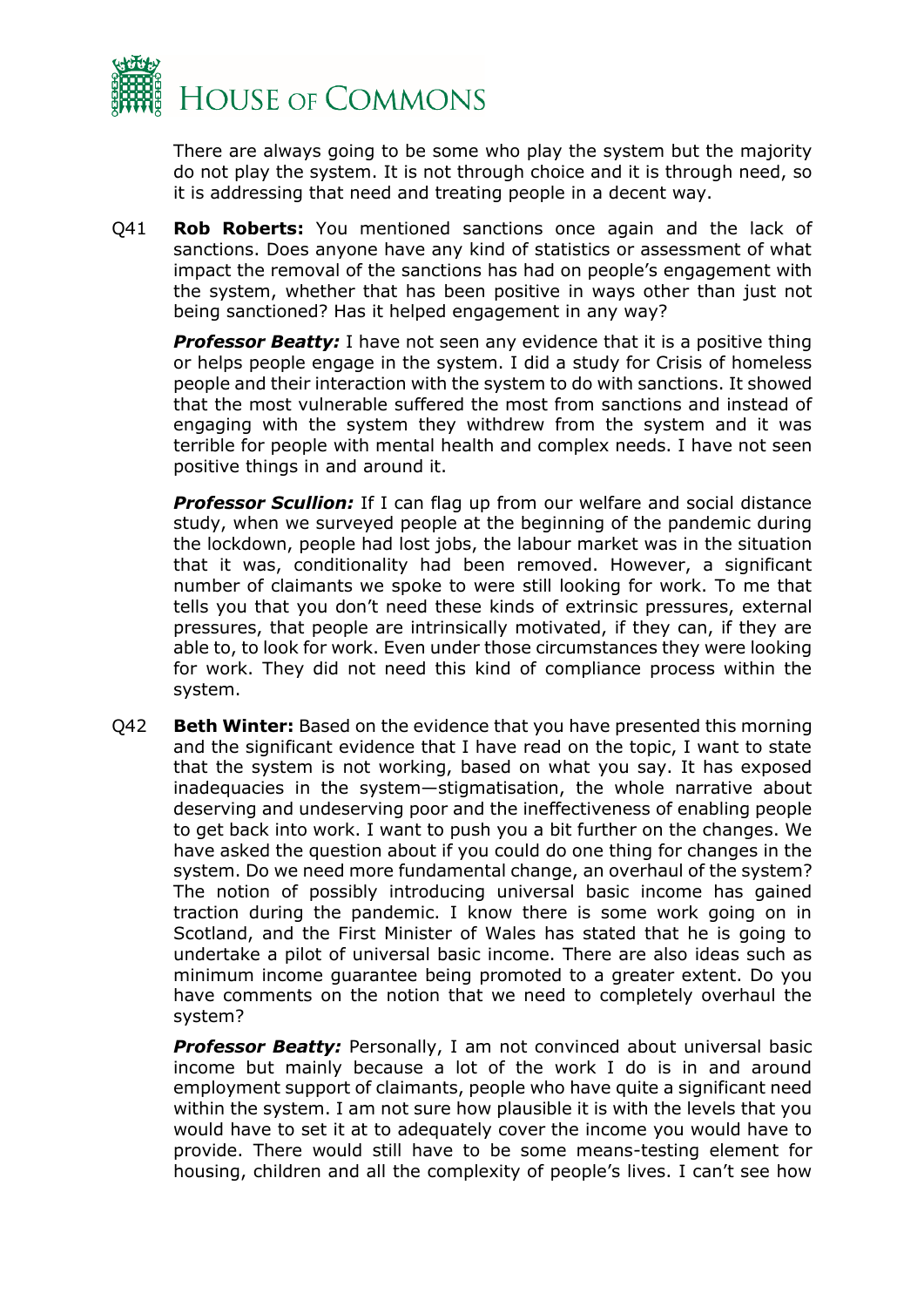

you set it at a level that covers the living costs of many people with families and/or high rent and/or disabilities or inability to work. If you still have to have a means-tested system on top of the UBI, I wonder how—I also think you can see with the job retention scheme where people start saying it is unaffordable, how does that stack up with public support for it if you are going to give everybody some level of payment, with some people who don't need it and some people who need more?

*Emma Congreve:* We have done a little work on this in Scotland and it has been talked about for years now. On universal basic income to start with, I agree very much with Professor Beatty about being able to set levels high enough to eradicate poverty, ideally. The problem we find is that when people talk about universal basic income, often they mean very different things. Some people mean it needs to be a minimum to cover so that no one is in poverty and that means quite a high level because it needs to cover all the different situations, the number of children and such like, that people are in. Other people talk about it as a minimum that everyone gets that is just there as a safety net and it is there so people can maybe retrain or take some time out of work if they need to without seeing their income drop to zero or having to engage with the system, and that is at a much lower level. They are two very different things.

In Scotland we looked at how it would need to be funded as well and we did that through the income tax system. When you change income tax rates, there are also impacts on incomes throughout the whole distribution that can have impacts on the economy as well. There is a lot to take into account. Cost-effectiveness is a really important part of thinking about social security in getting the right support to people who need it at a reasonable cost.

Minimum income guarantee is now being looked at in Scotland in quite a lot of detail. It is unclear whether it can be done under the current devolution settlement, mainly because of sanctions, which the powers in Scotland don't allow us to compensate for, although new benefits in Scotland such as the Scottish child payment would not have a sanction element within it but the existing sanctions remain. But the idea of that is the kind of bare minimum that people can rely on and there is a question of what level that should be set at and how you do that through the system.

There is certainly appetite for that kind of review of the fundamentals of the system and I think a lot of it is based on ensuring that incomes don't fall to zero at any point, which is just not tolerable in our society. Unfortunately, because of the complexities of the devolved settlement, it would be very hard to do, whereas I suppose if it was done at the UK level it would be more feasible.

Q43 **Beth Winter:** Professor Scullion, do you have any brief comments on that?

**Professor Scullion:** I am not a universal basic income expert and my understanding of it is similar to colleagues on the level at which it would be paid and issues like that. My research focuses on the system that we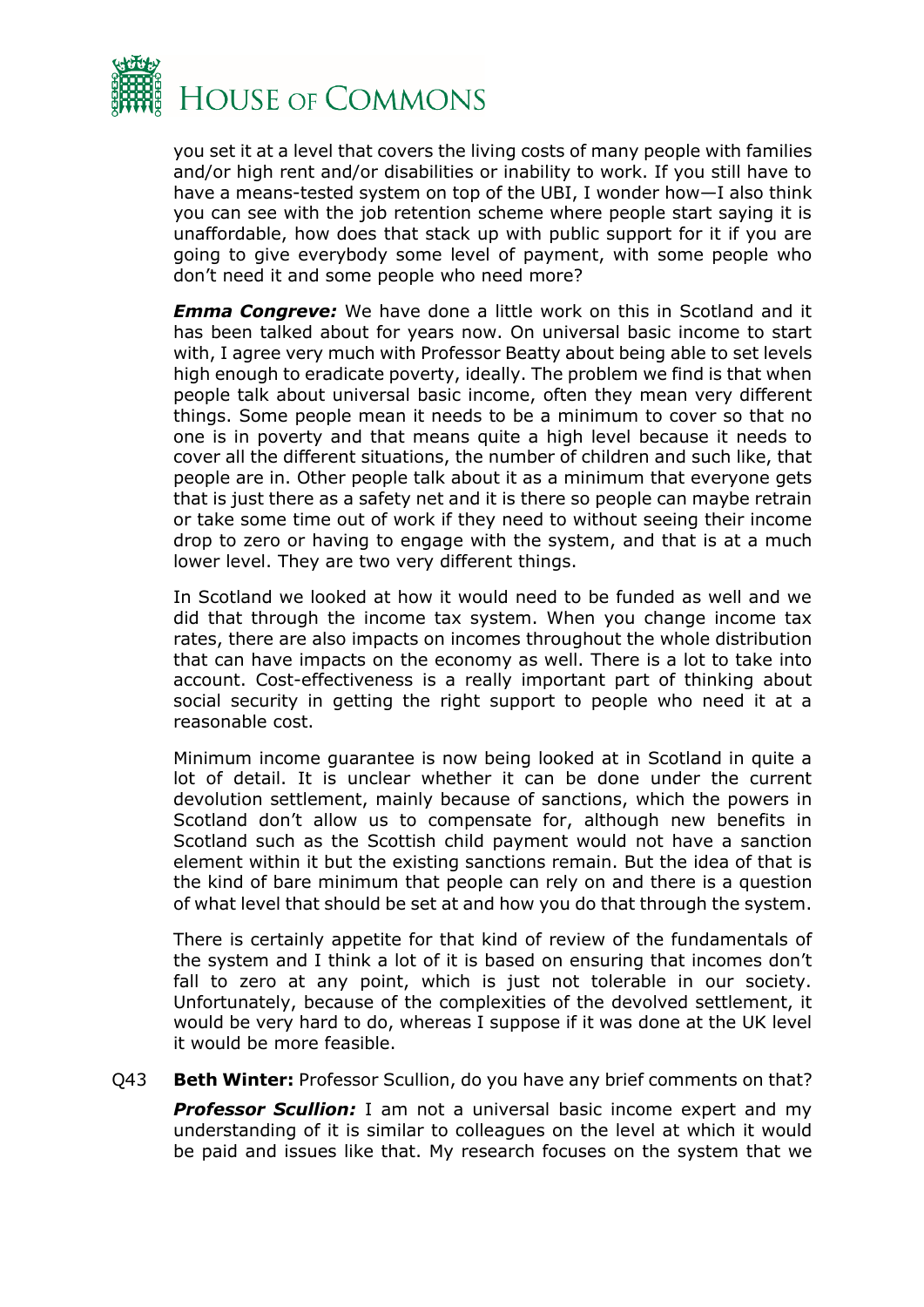

have and looking at how we can improve the system that we have rather than introducing a fundamentally new system.

Q44 **Dr Wallis:** Can I talk a little bit about young people and the importance of getting them the employability support that they need from an early age? Can I ask you for a brief opinion on the UK Government's kickstart scheme and whether or not there is any evidence that that has different levels of impact in different parts of the United Kingdom? I will start with Professor Scullion, please.

**Professor Scullion:** Unfortunately this is not something that is covered within the research that I have done, so I can't comment on how it is working across the country. The survey data that we have shows that in the new benefit claimants there is an increasing number of young people. We are aware from the profile of benefit claimants that young people have been disproportionately impacted, along with black and minority ethnic populations as well.

**Professor Beatty:** I think the evidence is still out on it because it is almost too early to say. My research area is not specifically on it, but more generally around it and with some of the work that other people do, it is a very important thing to put opportunities in place for people disadvantaged in the labour market, especially young people, because otherwise you come into scarring on their employment trajectories for the rest of their lives. It is a good idea to have something that is targeted at them and I think the evidence will show how that leads to longer-term opportunities. But if you can do things especially in areas with weaker labour markets and working with employers to incentivise them to not just give them a six-month chance but to give them a longer chance to get a foothold in the labour market, that has to be a positive thing.

*Emma Congreve:* Unfortunately, it is too early to tell how it is working overall. There are a lot of employability schemes going on in Scotland. There is the devolved services as well as things like kickstart, which is UKwide, so it is quite difficult to disentangle. We do a lot of work with people with learning disabilities in particular. The importance of getting support and advice and the right advice in school, a couple of years before they leave school, has been fundamentally voiced by people in schools and the sector to ensure that young people with additional support needs are getting the right support to get into the labour market, so that they are not getting these gaps that, as we know, are so difficult to overcome in later life for employment.

Q45 **Dr Wallis:** That is an excellent link into my next question. If we were to devolve some of the social security down to the Welsh Government, what do you think we could do differently in Wales to help young people? What do you think is the thing that we are missing? My understanding of the kickstart scheme is that the UK Government offer to pay the wages and national insurance of any qualifying young person that they took on for a period of six months. What more or what else could be done?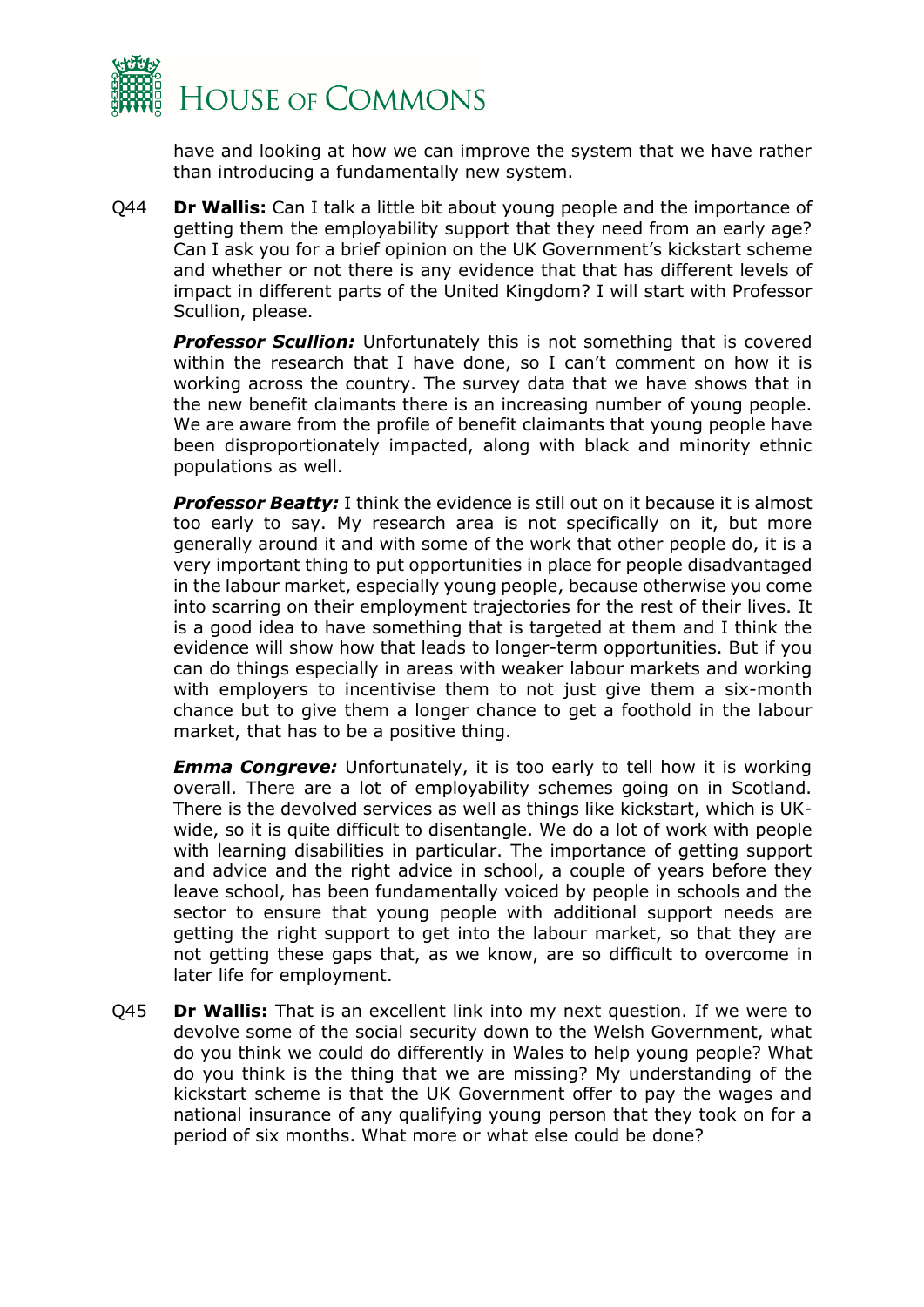

*Emma Congreve:* Employability and the social security system are two slightly separate things, but there is much more that could be done for more support to people who need it. Working in schools and colleges in the system that we have is the right place to focus. You don't necessarily need these centrally funded schemes to identify where the biggest impact could be made. I am not sure if that would require any further devolution. It is in the system that exists at the moment.

The debate over what could be devolved to Wales for social security—you could go wherever you wanted with it really, particularly in support for young people. If we are talking about young people who don't have additional support needs, that is the means-tested benefit system or some elements of it, potentially the top-up elements that could be brought in to counter some of the lower rates that are available for younger people through the universal credit system. That might be one part of it. For young adults with additional support needs and the child disability to adult disability system, the interaction of those two things can be quite challenging for young people to navigate. If they were devolved you could look at the tie-up of those two systems for the transition period.

*Professor Scullion:* I can only draw on experience of some research that I was involved in with young people in Salford. That was around interaction with the benefit system and I guess it does intersect in ways around employability because the benefit system is meant to provide employment support. It goes back to providing quality employment support to young people who are in the benefit system. Some of the problems that we have in the research is that we had young people who were not engaging with the benefit system. They were not engaging in education or employment but also not engaging with the benefit system, so not drawing upon the financial support that they were entitled to. I think there is an issue there around why that might be the case. This was something we were concerned about.

From the interviews we have done with young people, a lot of this goes back to issues of stigma, the perceived hassle of what it is like to claim benefits as a young person, the expectations that there will be on them. Even if they have had no interaction, these perceptions loom large over whether they will engage with the DWP. Although the DWP in different areas is offering good practice in how it engages with young people, I think that without getting over some of the issues of the perception of what will happen when you engage with the DWP, it would be quite difficult for engaging with young people.

*Professor Beatty:* What the kickstart scheme offers in having subsidised jobs for the six-month period has to be a good thing. But if you have devolution and how you might continue or target schemes like that, not just for young people but for people with disabilities and other groups, or the over-50s potentially or older workers, that localises some of the elements of provision in the local context of what the economic or industrial breakdown is in particular areas. It is more nuanced in places to fit in with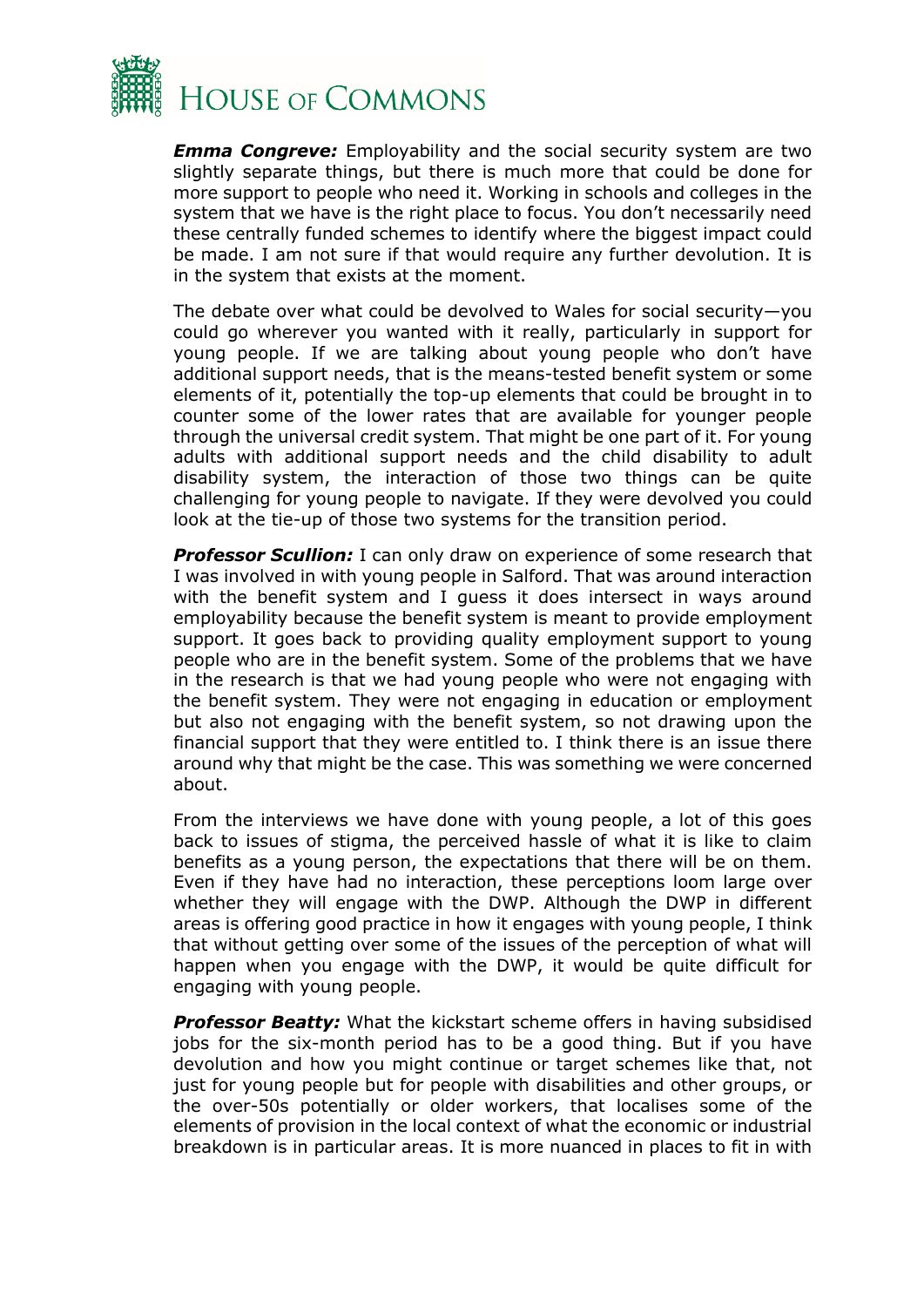

the local area so that it turns into a longer-term job opportunity rather than just a short-term trial.

How do you link that up with the apprenticeship scheme so that you are improving people's skills, employability and longer-term engagement with an employer who is investing in them and sees them as a long-term employee, so that they see that that returns back to them as a good employer and increases the productivity or the output from their company? I think the apprenticeship system is a little bit skew-whiff since the apprenticeship levy. It is how you make that work better, especially in local contexts, so that it supports employers' needs as well as the individuals' needs and has employability initiatives that give them skills that are needed so that they have a long-term prospect rather than just a shortterm trial.

Q46 **Dr Wallis:** Thank you very much. It was a delight to see in my own Bridgend constituency how excited and enthusiastic a lot of the young people were just to have a chance. In that sense, I thought the scheme was a huge success. I will ask Emma Congreve about the partial devolution of social security to Scotland and how, if at all, do the Scottish Government intend to diverge from UK Government policy?

*Emma Congreve:* The key principle that has overridden the first few years of the changes has been the safe and secure transition of the case load, particularly for the big disability and carer benefits. That is still ongoing, but they are now starting to consult and think about changes to those systems. One change that came in quite early was a carer's allowance supplement. It is not a change to carer's allowance per se, because that is still being transferred, but it is an additional amount, two lump sum payments a year that is put on to carer's allowance to bring it up to the levels of jobseeker's allowance. They are thinking about how to retain that but to increase it further in the future.

With the child disability and adult disability payments that are coming through, the big focus has been on the assessment process. It is trying to reduce the face-to-face assessments, to try to make the process easier. As we have already talked about, making the whole experience better for claimants and easier to access so there is less stigma and more respect has been a huge part. I don't think we should underestimate the impact that that might have on people going into the system.

We are not right at the stage where they have decided whether there are going to be changes to eligibility or rates, but it is all going on at the moment. We are really starting to grapple with some of those things. Of course, legislation takes time to kick in. There is a lot of complexity in working these things out because of the interaction with the services in policy spillovers. They seem to be being resolved with DWP to understand the implications of them, but it does make it quite difficult to plan and cost policy and for the stakeholder community to fully understand how the system all works together via the fiscal framework. It is not as simple as deciding, "It will cost x because this is the amount more that will go to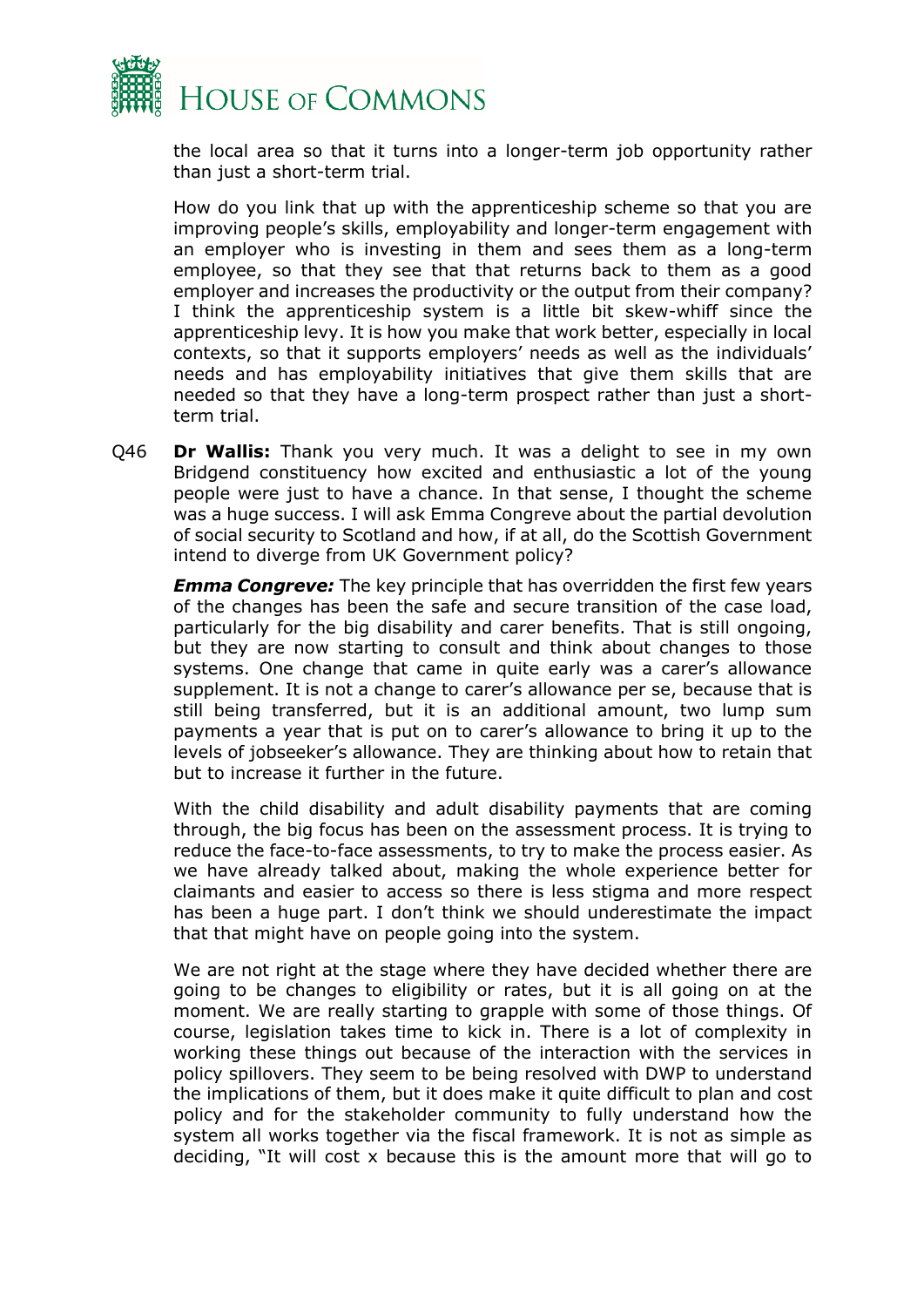

people; let's do it". There is then the second layer of how it interacts with the reserved system as well. I think it is a "watch this space" part of things.

Scotland has these devolved powers and also powers to top up and create new benefits. The main change that is being used is to top up new benefits beside the Scottish child payment. That is based on if you are eligible and you have children, you are on legacy or universal credit, you are now eligible for an extra  $£10$  a week per child. That is currently just for the under-sixes and over the next few years that will roll out to all children under 16 and it will double to £20 a week by the end of this Parliament. That is the biggest fundamental change in the new changes that have come into the system. It is in direct response to the child poverty targets that the Scottish Parliament unanimously agreed and the targets are due within the next decade.

**Dr Wallis:** Thank you for answering that question and what would have been my next three questions as well. That was great, thank you.

Q47 **Chair:** Ms Congreve, if I could follow up on that thinking about the Scottish context, have you done any work or do you know of any analytical work that has been done looking at what Scottish welfare would look like under independence?

*Emma Congreve:* The problem is that we don't know what the system would be proposed to be under independence. I believe the civil service is starting to work again on those proposals. What the scheme would look like could change significantly. We could have a minimum income guarantee, we could have universal basic income if we had the powers to do that. There would be the transfer of resources and one of the key things would be the transfer of data to Scotland of the people who claim social security in Scotland via DWP. It would turn into a system that could look very different and it would be funded entirely from Scottish-raised money. There has been no analysis because we don't know what it would be in the future yet.

Q48 **Chair:** I am genuinely not trying to open up a whole different can of worms here. I am just interested because as the Welsh Affairs Committee we are interested in the devolved context and where those debates could lead to in the future. Labour market data that was out this week was pretty strong again. I will ask the whole panel: have you been surprised by how strongly and how quickly the UK labour market has rebounded post-Covid? Do you get a sense that there is a chance that we might be entering a period now where, because of a tight labour market, wages get bid up? What implications are there for welfare policy or demand on universal credit from that kind of scenario emerging, or are you less optimistic?

*Emma Congreve:* It has been a bit of a recurring theme in this session, but we still don't know the impact of the pandemic on the labour market because it is not until the furlough scheme is fully wound down that we will see what happens to unemployment. The labour market has remained strong but the implications of furlough for that—we don't know what is going to happen in the next few months. I think it is definitely too soon to say too much about that. The structure of the labour force has obviously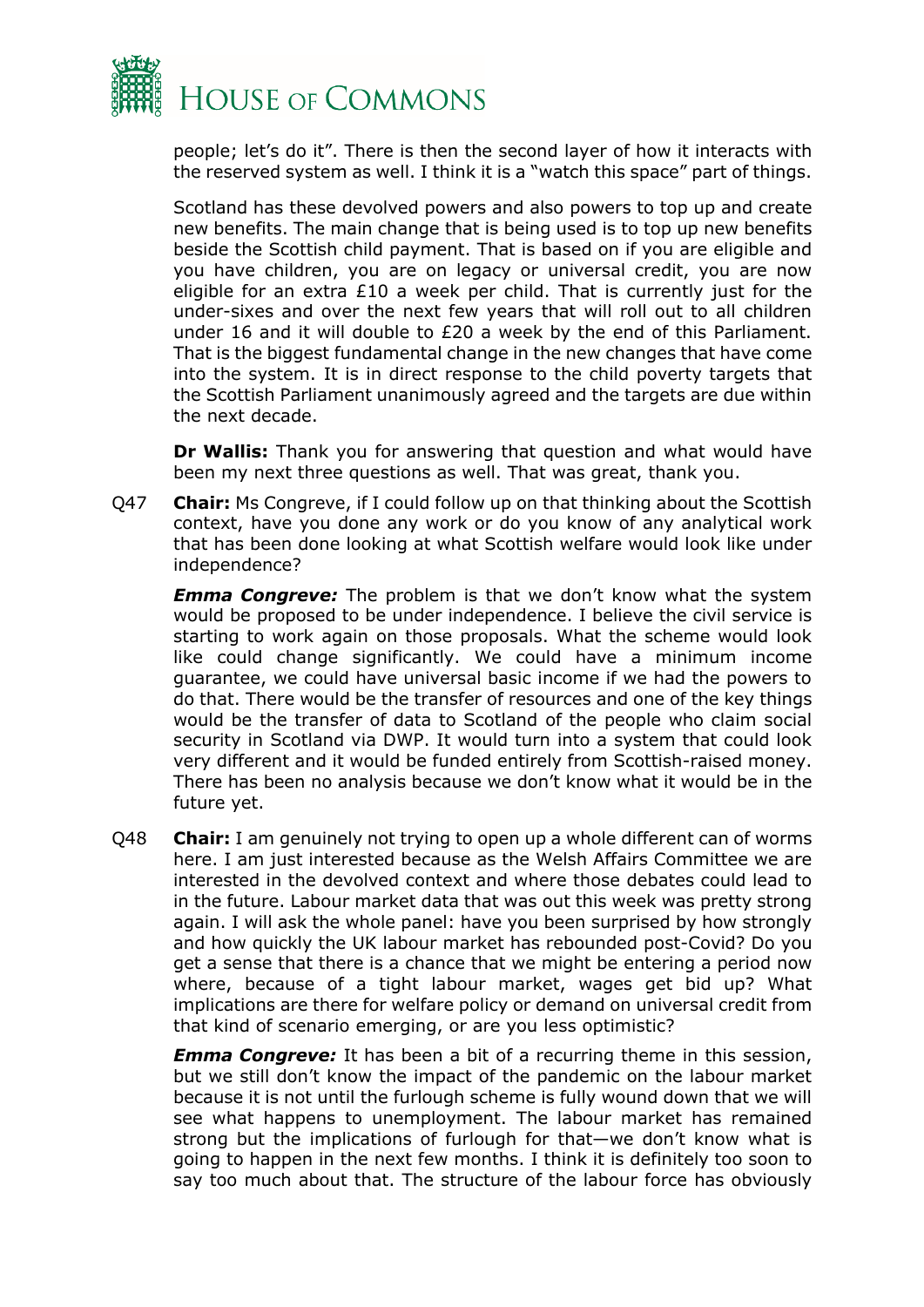

changed. How much of that is due to Brexit and how much is due to the pandemic, again is quite difficult to untangle but certainly you see, walking down the street, a lot of vacancies, particularly in hospitality.

The problem is are they the right jobs in the right places? A lot of people in the social security system have children. Are they jobs that people can feasibly take up and do enough hours with all the constraints that they face in their daily lives? I think we will have a period of adjustment as we understand what has happened to the labour force and the local economies as well. I think there will be a lot of flux and it will take time to settle down and we will see in the short term an increase in people going into the social security system as we navigate through that. I am not sure quite how long that will take.

Q49 **Chair:** Thank you. Personally speaking, I can't recall a time in Pembrokeshire in west Wales where so many employers from so many sectors over the summer have told me the same thing—that they can't hire staff. Colleagues from all around the country have been reporting similar anecdotes. Professor Scullion, do you want to respond to that?

*Professor Scullion:* Again to bring in the research that I am involved in, the research is ongoing. We are going to do a survey that will come after the furlough scheme has ended, so maybe I can come back to you about how many of those we surveyed have come out of the furlough scheme and ended up with universal credit. We would be happy to share that. We have done some in-depth interviews in our sample where the furlough scheme had finished for people at some point and they had moved within the social security system. I agree with Emma that we will see an increasing number of people come into the benefit system and how we support them will be important.

Over the years of doing research, an issue that has come up from the perspective of people who are in the social security system, the people who I have spoken to, is the low quality of the jobs they are taking, the temporary nature. The insecurity of the employment is time and again an issue for people. In our studies we have seen experiences of people cycling in and out of the benefit system, taking work temporarily, then they come back into the system. People are moving in and out of this kind of precarious labour market.

Q50 **Chair:** Thank you very much. Professor Beatty, do you have anything to add?

**Professor Beatty:** The employment figures and PAYE figures last week were encouraging but, as Emma said, until the job retention scheme is over we really don't know how things will pan out. We are another couple of months off seeing the fallout from that and the people still within the scheme and relative to increased demand. There is the combination of that with Brexit and labour supply from Europe and how that is going to affect stronger demand, which hopefully will lead through to stronger wages in particular types of jobs. The figures that were released last week were still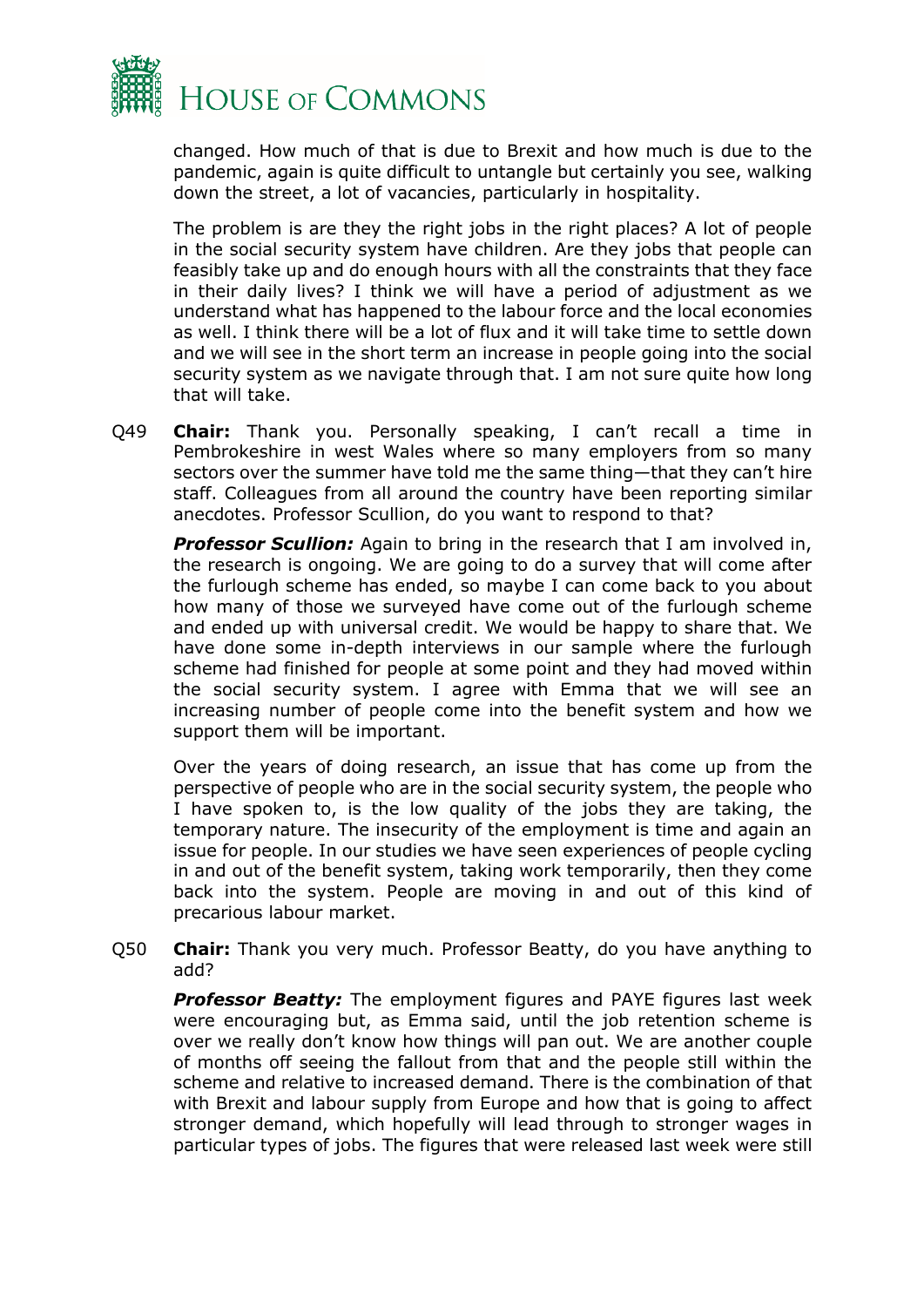

very much talking about overall, aggregate level of demand and that pans out very differently in different parts of the country.

We can get a bit like we were pre-pandemic, where we think the employment rate is at an all-time high, but, as Lisa and Emma said, it is about the types of jobs, the levels of pay and the stability of some of those jobs and how that means you can get into employment but you are still reliant on the benefit system. How do you improve wages, conditions and where those jobs are? I see job adverts in and around local areas for some bar staff and various things but I have not seen an abundance in some of the more deprived neighbourhoods or in certain places, and the city centre is very quiet.

The labour force vacancies data and the PAYE data have issues at the moment and some of that background stuff to do with data may not be all that it seems, but I think the signs are encouraging.

Q51 **Chair:** Thank you very much. I have a final very quick question for the panel. If the Chancellor of the Exchequer was persuaded this autumn to reinvest £2 billion or £3 billion more into the welfare system, where should that go to get the best effect? Should it go back into the universal credit standard allowance or would it be better to use that to reduce the work taper rates, to improve how much money people can hold on to when they work those extra hours, or would you advocate using that money to do something around housing costs or childcare costs? Those are the kinds of conversations that will be happening between DWP and Treasury. What would you advise?

*Professor Beatty:* I think the taper is too high and there are issues around the housing benefit, local housing allowance, all those elements of housing costs that have not been working for quite some time that need to be addressed. Some elements of it would help all round the individuals on low incomes. I think that targeting any measures that support the most vulnerable or those with children is a good move.

**Professor Scullion:** I agree with Christina in targeting those who are disproportionately impacted and those with more complex needs and looking at the taper.

*Emma Congreve:* We have been looking at social security support, child poverty, and one of the key things that would make a big difference would be the removal of the two-child limit and ensuring that money goes to larger families that have more mouths to feed and more constraints with work. That would be a focus.

Q52 **Geraint Davies:** Christina Beatty, I think you suggested that there is a complexity. Do you think, irrespective of levels of investment, the move to universal credit is any better than the previous system? Secondly, where we have seen devolution in particular in Wales in education we have seen them moving towards grants instead of fees under the system. If social security devolved, couldn't we integrate the education system to combine productivity and added value with the benefit system more effectively than